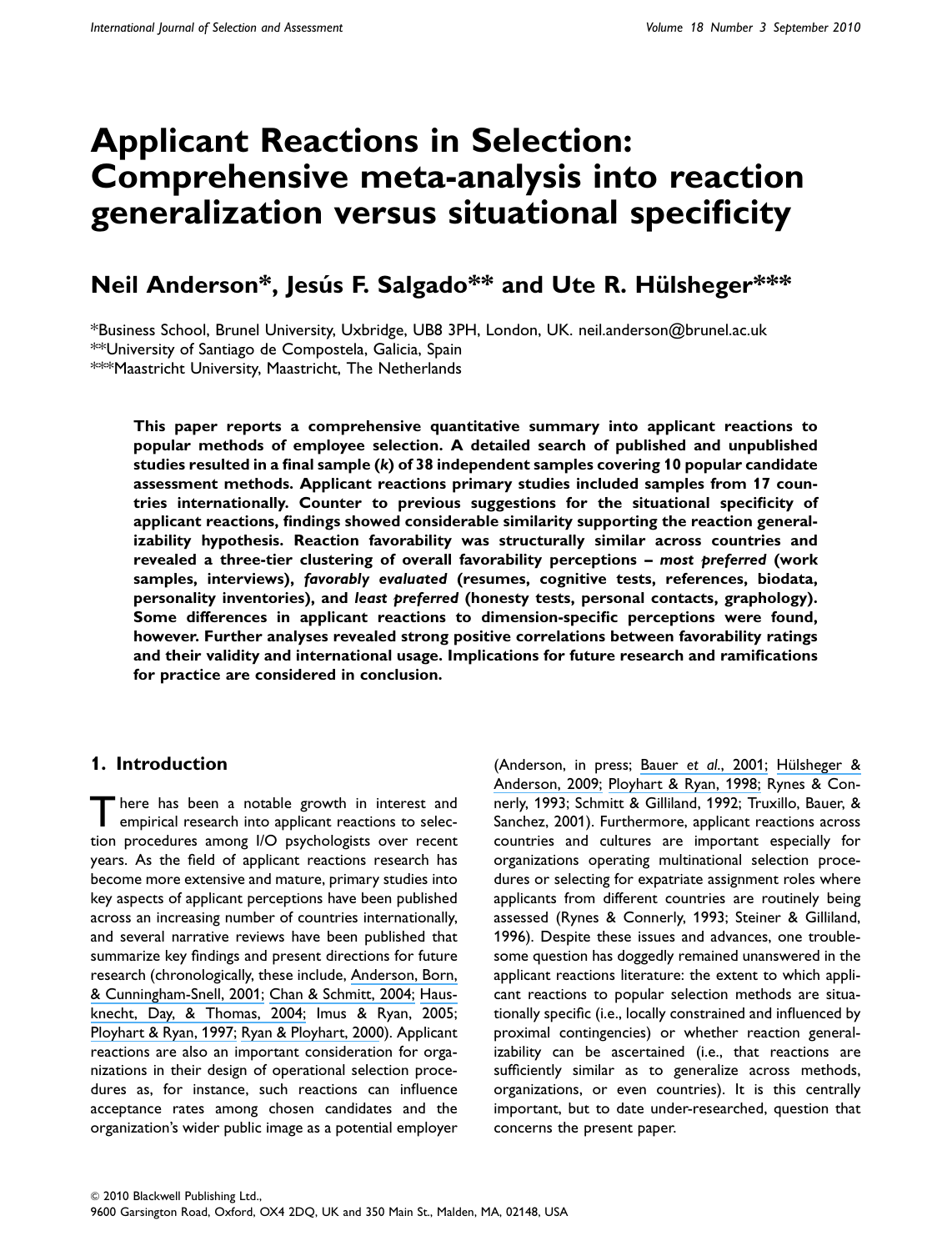Applicant reactions research has developed over recent years as a result of two inter-dependent strands of theory and empirical questions of interest among I/O psychologists. First, justice theory originally propounded by Greenberg (1990) and applied to employee selection procedures by [Gilliland \(1993\)](https://www.researchgate.net/publication/35305194_The_Perceived_Fairness_of_Selection_Systems_An_Organizational_Justice_Perspective?el=1_x_8&enrichId=rgreq-7b1d9e1b-cf89-44a1-973a-8d50716e7921&enrichSource=Y292ZXJQYWdlOzIyODI1Mzk2ODtBUzo5ODU5OTkyOTEyMjgzOUAxNDAwNTE5NDYzODcw), and in modified form by [Schuler \(1993\)](https://www.researchgate.net/publication/232557363_Social_validity_of_selection_situations_A_concept_and_some_empirical_results?el=1_x_8&enrichId=rgreq-7b1d9e1b-cf89-44a1-973a-8d50716e7921&enrichSource=Y292ZXJQYWdlOzIyODI1Mzk2ODtBUzo5ODU5OTkyOTEyMjgzOUAxNDAwNTE5NDYzODcw) in his 'social validity' perspective, has driven a whole range of empirical questions into applicant reactions to procedural (process) justice and distributive (outcome) justice in organizational selection settings. Justice theory has provided valuable grounding concepts and constructs from which many primary studies have derived inspiration and testable hypotheses, and it is clear that applicants' perceptions of procedural and distributive justice has important implications. For instance, violations of procedural justice expectations, let alone distributive justice outcomes, have been argued to be likely antecedents of potential litigation by disaffected applicants ([Ployhart & Ryan, 1997;](https://www.researchgate.net/publication/223104633_Toward_an_Explanation_of_Applicant_Reactions_An_Examination_of_Organizational_Justice_and_Attribution_Frameworks?el=1_x_8&enrichId=rgreq-7b1d9e1b-cf89-44a1-973a-8d50716e7921&enrichSource=Y292ZXJQYWdlOzIyODI1Mzk2ODtBUzo5ODU5OTkyOTEyMjgzOUAxNDAwNTE5NDYzODcw) [Ryan &](https://www.researchgate.net/publication/247569997_Applicants) [Ployhart, 2000](https://www.researchgate.net/publication/247569997_Applicants)). If justice theory perspectives can be argued to have driven research in the United States most directly, then the concept of social validity can be asserted to have done more so in European countries. Schuler (1993) defines social validity as applicant perceptions of the selection process as comprising four distinct aspects:  $(1)$  informativeness – the degree of information provided and perceived as useful,  $(2)$  participation – the extent to which applicants feel they have chances to participate fully and present themselves adequately, (3) transparency – how transparent the methods utilized are, and,  $(4)$  feedback – the availability and extent of feedback provided by the organization to applicants whether successful or unsuccessful. Clearly, the justice framework perspective and Schuler's approach of social validity share common conceptual ground, both are centrally concerned with applicants' perceptions of fairness of treatment, and both have had the seminal effect upon the design of subsequent primary studies into applicant reactions of placing fairness perceptions uppermost on the research agenda. Justice and fairness of treatment approaches are certainly justifiable in that applicant reactions have been found to influence key outcomes across several studies. This is evidenced in a comprehensive meta-analysis showing that perceptions of fairness of treatment influence a number of important outcomes, including willingness to accept any subsequent offer of employment, perceptions of the organization as an employer, willingness to recommend the employer to other applicants, and applicant selfefficacy ([Hausknecht](https://www.researchgate.net/publication/37150348_Applicant_Reactions_to_Selection_Procedures_An_Updated_Model_and_Meta-Analysis?el=1_x_8&enrichId=rgreq-7b1d9e1b-cf89-44a1-973a-8d50716e7921&enrichSource=Y292ZXJQYWdlOzIyODI1Mzk2ODtBUzo5ODU5OTkyOTEyMjgzOUAxNDAwNTE5NDYzODcw) et al., 2004).

Second, there has been a shift among selection researchers internationally toward applicant perspective research in comparison with the more traditional focus upon recruiter decision making and organizational perspectives in the selection literature (e.g., [Hausknecht](https://www.researchgate.net/publication/37150348_Applicant_Reactions_to_Selection_Procedures_An_Updated_Model_and_Meta-Analysis?el=1_x_8&enrichId=rgreq-7b1d9e1b-cf89-44a1-973a-8d50716e7921&enrichSource=Y292ZXJQYWdlOzIyODI1Mzk2ODtBUzo5ODU5OTkyOTEyMjgzOUAxNDAwNTE5NDYzODcw)

et al[., 2004;](https://www.researchgate.net/publication/37150348_Applicant_Reactions_to_Selection_Procedures_An_Updated_Model_and_Meta-Analysis?el=1_x_8&enrichId=rgreq-7b1d9e1b-cf89-44a1-973a-8d50716e7921&enrichSource=Y292ZXJQYWdlOzIyODI1Mzk2ODtBUzo5ODU5OTkyOTEyMjgzOUAxNDAwNTE5NDYzODcw) [Truxillo, Bodner, Bertolino, Bauer, & Yonce,](https://www.researchgate.net/publication/228253937_Effects_of_Explanations_on_Applicant_Reactions_A_Meta-Analytic_Review?el=1_x_8&enrichId=rgreq-7b1d9e1b-cf89-44a1-973a-8d50716e7921&enrichSource=Y292ZXJQYWdlOzIyODI1Mzk2ODtBUzo5ODU5OTkyOTEyMjgzOUAxNDAwNTE5NDYzODcw) [2009](https://www.researchgate.net/publication/228253937_Effects_of_Explanations_on_Applicant_Reactions_A_Meta-Analytic_Review?el=1_x_8&enrichId=rgreq-7b1d9e1b-cf89-44a1-973a-8d50716e7921&enrichSource=Y292ZXJQYWdlOzIyODI1Mzk2ODtBUzo5ODU5OTkyOTEyMjgzOUAxNDAwNTE5NDYzODcw)). Such a shift of focus is notable because this has involved researchers from several countries across different continents and appears to have occurred almost simultaneously across different countries ([Anderson, 2004;](https://www.researchgate.net/publication/228254195_Editorial_-_The_Dark_Side_of_the_Moon_Applicant_Perspectives_Negative_Psychological_Effects_NPEs_and_Candidate_Decision_Making_in_Selection?el=1_x_8&enrichId=rgreq-7b1d9e1b-cf89-44a1-973a-8d50716e7921&enrichSource=Y292ZXJQYWdlOzIyODI1Mzk2ODtBUzo5ODU5OTkyOTEyMjgzOUAxNDAwNTE5NDYzODcw) Hülsheger & Anderson, 2009). This growing recognition of the importance of applicant perspective research seems to have been fueled by a genuine desire to examine selection procedures from the applicant's viewpoint, in contrast to the mass of research over many decades that can be argued to have concentrated exclusively upon selection processes and decision making from the recruiter/organizational perspective ([Anderson](https://www.researchgate.net/publication/232430958_Recruitment_and_selection_Applicant_perspectives_and_outcomes?el=1_x_8&enrichId=rgreq-7b1d9e1b-cf89-44a1-973a-8d50716e7921&enrichSource=Y292ZXJQYWdlOzIyODI1Mzk2ODtBUzo5ODU5OTkyOTEyMjgzOUAxNDAwNTE5NDYzODcw) et al., 2001; Ployhart, Ryan, & Bennett, 1999; [Schmitt & Chan, 1999;](https://www.researchgate.net/publication/229787731_The_Status_of_Research_on_Applicant_Reactions_to_Selection_Tests_and_Its_Implications_for_Managers?el=1_x_8&enrichId=rgreq-7b1d9e1b-cf89-44a1-973a-8d50716e7921&enrichSource=Y292ZXJQYWdlOzIyODI1Mzk2ODtBUzo5ODU5OTkyOTEyMjgzOUAxNDAwNTE5NDYzODcw) [Steiner & Gilliland,](https://www.researchgate.net/publication/229642756_Procedural_Justice_in_Personnel_Selection_International_and_Cross-Cultural_Perspectives?el=1_x_8&enrichId=rgreq-7b1d9e1b-cf89-44a1-973a-8d50716e7921&enrichSource=Y292ZXJQYWdlOzIyODI1Mzk2ODtBUzo5ODU5OTkyOTEyMjgzOUAxNDAwNTE5NDYzODcw) [2001](https://www.researchgate.net/publication/229642756_Procedural_Justice_in_Personnel_Selection_International_and_Cross-Cultural_Perspectives?el=1_x_8&enrichId=rgreq-7b1d9e1b-cf89-44a1-973a-8d50716e7921&enrichSource=Y292ZXJQYWdlOzIyODI1Mzk2ODtBUzo5ODU5OTkyOTEyMjgzOUAxNDAwNTE5NDYzODcw)). Selection psychologists had appeared to have concentrated their research attentions too much upon the recruiter's perspective, and the growth in applicant perspective research over recent years is thus a laudable counterbalance ([Chan & Schmitt, 2004](https://www.researchgate.net/publication/228254185_An_Agenda_for_Future_Research_on_Applicant_Reactions_to_Selection_Procedures_A_Construct-Oriented_Approach?el=1_x_8&enrichId=rgreq-7b1d9e1b-cf89-44a1-973a-8d50716e7921&enrichSource=Y292ZXJQYWdlOzIyODI1Mzk2ODtBUzo5ODU5OTkyOTEyMjgzOUAxNDAwNTE5NDYzODcw)). This switch of focus has also contributed significantly to a more comprehensive and multi-perspective understanding of the processes, effects, and outcomes of selection procedures.

Studies into applicant reactions to popular selection predictors have now been published covering applicant samples drawn from numerous countries: the United States (Nikolaou & Judge, 2007; Phillips & Gully, 2002; Steiner & Gilliland, 1996); France (Steiner & Gilliland, 1996); Singapore (Phillips & Gully, 2002); Spain and Portugal (Moscoso & Salgado, 2004); South Africa ([De](https://www.researchgate.net/publication/258184959_Black_and_White_Employees) [Jong & Visser, 1999](https://www.researchgate.net/publication/258184959_Black_and_White_Employees)); Germany [\(Marcus, 1999, 2003\);](https://www.researchgate.net/publication/229656366_Attitudes_Towards_Personnel_Selection_Methods_A_Partial_Replication_and_Extension_in_a_German_Sample?el=1_x_8&enrichId=rgreq-7b1d9e1b-cf89-44a1-973a-8d50716e7921&enrichSource=Y292ZXJQYWdlOzIyODI1Mzk2ODtBUzo5ODU5OTkyOTEyMjgzOUAxNDAwNTE5NDYzODcw) Belgium (Stinglhamber, Vandenberghe, & Brancart, 1999); Greece (Nikolaou & Judge, 2007); Italy (Bertolino & Steiner, 2007); the Netherlands (Anderson & Witvliet, 2008); Turkey (Bilgiç & Acarlar, 2010); Romania (Ispas, Ilie, Iliescu, Johnson, & Harris, 2010); Iceland (Jónsdóttir & Hafsteinson, 2008), among others. Several, but not all, of these studies have used [Steiner and Gilliland's \(1996\)](https://www.researchgate.net/publication/232599605_Fairness_Reactions_to_Personnel_Selection_Techniques_in_France_and_United_States?el=1_x_8&enrichId=rgreq-7b1d9e1b-cf89-44a1-973a-8d50716e7921&enrichSource=Y292ZXJQYWdlOzIyODI1Mzk2ODtBUzo5ODU5OTkyOTEyMjgzOUAxNDAwNTE5NDYzODcw) questionnaire into applicant reactions, where appropriate with translation into the host country language. This questionnaire evaluates eight main dimensions of applicant reactions: Favorability (overall perceptions of method process favorability); Scientific Evidence (the extent the method is based upon scientific research); Employers' Rights to use (justifiability of usage based upon propriety of questions); Opportunity to Perform (the degree to which the method differentiates applicant qualities); Interpersonal Warmth (method personalness and warmth of treatment); Face Validity (method justifiability based upon the job being recruited for); Widely Used (method appropriateness based upon widespread usage); and, Respectful of Privacy (lack of invasion of personal privacy). The questionnaire evaluates reactions on these eight dimensions against brief descriptions of 10 popular selection methods.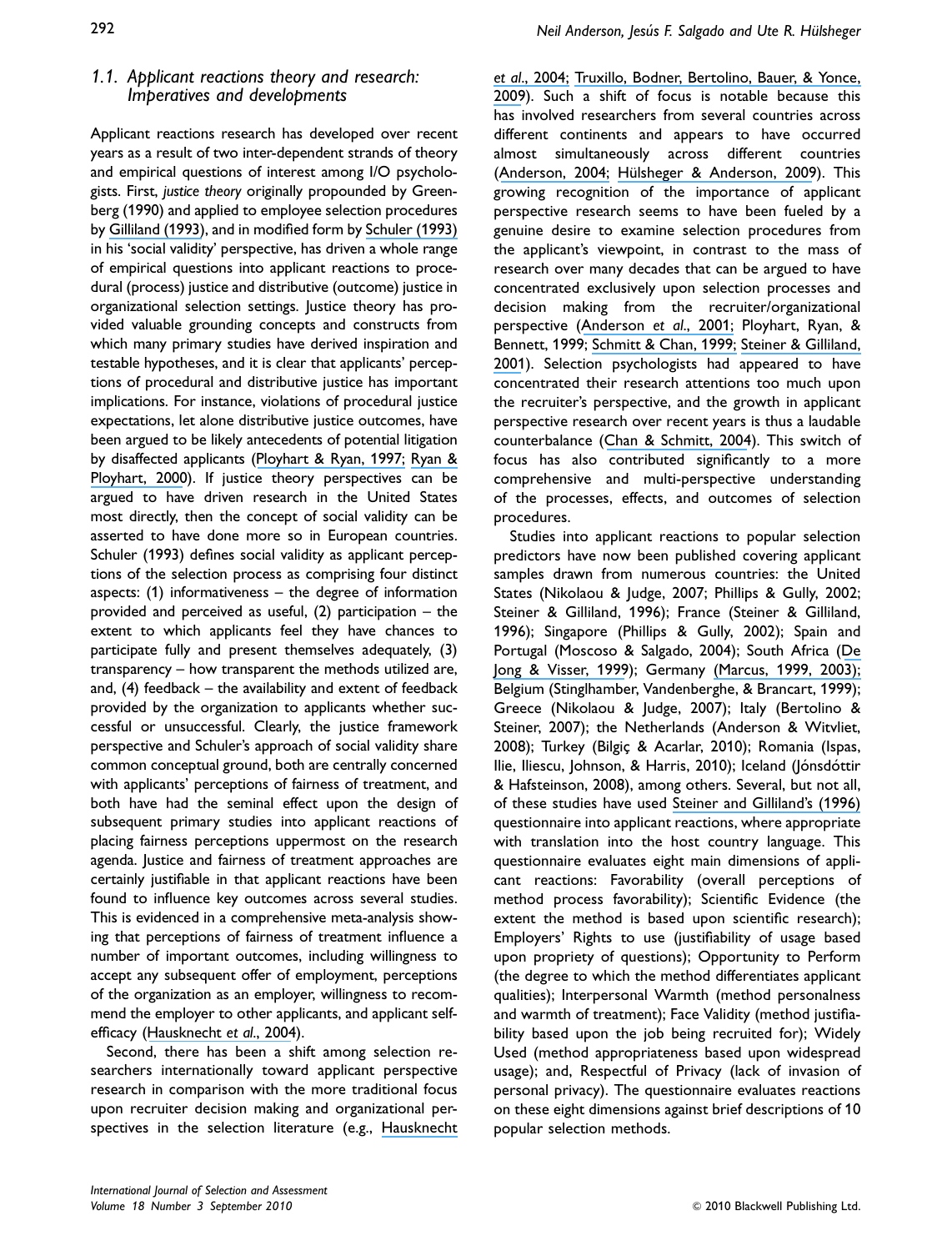With some variations, the trend across past studies appears to be that applicants perceive some methods most favorably (e.g., interviews, work samples, and resumes), some quite favorably (e.g., cognitive tests, references, and personality tests), and some as being distinctly unfavorable (e.g., personal contacts and graphology). Several other studies not using the Steiner and Gilliland measure have also appeared in publication (e.g., Bauer, Maertz, Dolen, & Campion, 1998; Chan, Schmitt, Jennings, Clause, & Delbridge, 1998; Tran & Blackman, 2006), although some of these studies have used selected items from the original questionnaire.

#### 1.2. Reaction generalization versus situational specificity

The issue of whether applicant reactions are determined by local, proximal factors that differ substantially across jobs, organizations or countries – what might be termed 'situational specificity' – or whether reactions are more stable, determined largely by underlying factors, and thus are generalizable across different contexts – what we term 'reaction generalizability' – is an important one. This issue, although having been raised at least in principle in the literature, has received little empirical attention or research. Indeed, several authors have suggested that applicant reactions are likely to vary by country (e.g., Marcus, 2003; Moscoso & Salgado, 2004; Phillips & Gully, 2002), and that such variations are likely to be a function of various cross-national differences in culture, HRM practices, exposure of applicants to different selection methods, and legislative demands and constraints. Thus, it is possible to extrapolate from these earlier findings and propositions to put forward the 'case' for reaction generalizability on the one hand, and the 'case' for situational specificity on the other.

The case for reaction generalizability centers upon the similarity of findings reported by previous primary studies and other arguments that can be gleaned from the validity generalization debate to account for why no structural differences by country are likely to be found. As previously mentioned, past studies have tended to report notably similar applicant reactions to the most popular selection methods. Perhaps the most compelling data available so far has been presented by Anderson and Witvliet (2008). In addition to examining applicant reactions in a Dutch sample, these authors obtained previously published datasets covering five other countries (the United States, France, Spain, Portugal, and Singapore) from three studies (Moscoso & Salgado, 2004; Phillips & Gully, 2002; Steiner & Gilliland, 1996). They reported a mean cross-national process favorability correlation of  $r = .87$  ( $p < .01$ ) and a mean cross-national procedural justice correlation (i.e., scientific evidence, employer's rights, opportunity to perform, interpersonal warmth, face validity, widely used, and respectful of privacy, combined) of  $r = .68$  ( $p < .01$ ). The authors concluded: 'Similarities in applicant reactions cross-nationally were far more prevalent than differences, even between countries having notably varied cultures, socio-economic conditions, and usages of selection methods . . . ' (Anderson & Witvliet, 2008, p. 9). It should be noted, however, that this study only included samples from four published studies covering in total six countries, and further that this analysis was restricted to simple unweighted, crossnational correlations. A direct test of reaction generalizability would, however, require a meta-analytic integration of mean applicant reactions and the corresponding artifact corrections.

Nonetheless, other arguments can be marshaled that undoubtedly support the reaction generalization hypothesis, even if this line of argument may appear prima facie to be counter-intuitive. Within-sample variation in reactions to different selection methods is likely to be far higher than between-sample variation, it can be argued. That is, in any single, within-country sample of applicants reporting their reactions to past experiences on various selection methods, it is likely that individual differences in experience and exposure to methods will be relatively wide. Such differences that are found are likely to be attributable to these differences, rather than to crossnational differences therefore. Other arguments that have been advanced in the validity generalization versus situational specificity debate in GMA testing are also relevant. Here, advocates of generalizability have argued that variations in validity coefficients have been the result of small sample sizes and artifactual measurement errors, and that once these have been appropriately corrected for that operational validity coefficients generalize across contexts ([Hunter & Schmidt, 2004](https://www.researchgate.net/publication/235726244_Methods_of_Meta-Analysis_Corrected_Error_and_Bias_in_Research_Findings?el=1_x_8&enrichId=rgreq-7b1d9e1b-cf89-44a1-973a-8d50716e7921&enrichSource=Y292ZXJQYWdlOzIyODI1Mzk2ODtBUzo5ODU5OTkyOTEyMjgzOUAxNDAwNTE5NDYzODcw)). Accordingly, it could theoretically be argued that variations in applicant reactions to selection methods do not represent true variations but are to a large extent caused by sampling error.

Now turning to the case for situational specificity, arguments around international differences and exposure of applicants to different selection methods ([Salgado,](https://www.researchgate.net/publication/294292237_International_validity_generalization_of_GMA_and_cognitive_abilities_A_European_community_meta-analysis?el=1_x_8&enrichId=rgreq-7b1d9e1b-cf89-44a1-973a-8d50716e7921&enrichSource=Y292ZXJQYWdlOzIyODI1Mzk2ODtBUzo5ODU5OTkyOTEyMjgzOUAxNDAwNTE5NDYzODcw) [Anderson, Moscoso, Bertua, & De Fruyt, 2003a](https://www.researchgate.net/publication/294292237_International_validity_generalization_of_GMA_and_cognitive_abilities_A_European_community_meta-analysis?el=1_x_8&enrichId=rgreq-7b1d9e1b-cf89-44a1-973a-8d50716e7921&enrichSource=Y292ZXJQYWdlOzIyODI1Mzk2ODtBUzo5ODU5OTkyOTEyMjgzOUAxNDAwNTE5NDYzODcw)[, 2003b](https://www.researchgate.net/publication/289964229_A_meta-analytic_study_of_general_mental_ability_validity_for_different_occupations_in_the_European_Community?el=1_x_8&enrichId=rgreq-7b1d9e1b-cf89-44a1-973a-8d50716e7921&enrichSource=Y292ZXJQYWdlOzIyODI1Mzk2ODtBUzo5ODU5OTkyOTEyMjgzOUAxNDAwNTE5NDYzODcw)) can be cited to support the position that applicant reactions vary substantially across different countries. The central strand of argument for this position is derived from surveys of the popularity of different selection methods in different countries in the United States and Europe. Over the years these have revealed relatively wide variations in the usage of different selection methods by recruiting organizations and that different methods are popular in different countries ([Ryan, McFarland, Baron, &](https://www.researchgate.net/publication/279673268_An_international_look_at_selection_practices_Nation_and_culture_as_explanations_for_variability_in_practice?el=1_x_8&enrichId=rgreq-7b1d9e1b-cf89-44a1-973a-8d50716e7921&enrichSource=Y292ZXJQYWdlOzIyODI1Mzk2ODtBUzo5ODU5OTkyOTEyMjgzOUAxNDAwNTE5NDYzODcw) [Page, 1999;](https://www.researchgate.net/publication/279673268_An_international_look_at_selection_practices_Nation_and_culture_as_explanations_for_variability_in_practice?el=1_x_8&enrichId=rgreq-7b1d9e1b-cf89-44a1-973a-8d50716e7921&enrichSource=Y292ZXJQYWdlOzIyODI1Mzk2ODtBUzo5ODU5OTkyOTEyMjgzOUAxNDAwNTE5NDYzODcw) [Shackleton & Newell, 1994](https://www.researchgate.net/publication/229912126_European_Management_Selection_Methods_A_Comparison_of_Five_Countries?el=1_x_8&enrichId=rgreq-7b1d9e1b-cf89-44a1-973a-8d50716e7921&enrichSource=Y292ZXJQYWdlOzIyODI1Mzk2ODtBUzo5ODU5OTkyOTEyMjgzOUAxNDAwNTE5NDYzODcw)). For instance, in the Ryan et al[. \(1999\)](https://www.researchgate.net/publication/279673268_An_international_look_at_selection_practices_Nation_and_culture_as_explanations_for_variability_in_practice?el=1_x_8&enrichId=rgreq-7b1d9e1b-cf89-44a1-973a-8d50716e7921&enrichSource=Y292ZXJQYWdlOzIyODI1Mzk2ODtBUzo5ODU5OTkyOTEyMjgzOUAxNDAwNTE5NDYzODcw) international survey cognitive ability tests were found to be more widely used in Spain, Portugal, the Netherlands, and Belgium than in the United States, Italy, and Germany. Further, Schuler, Hell, Trapmann, Schaar, and Boramir (2007) reported that only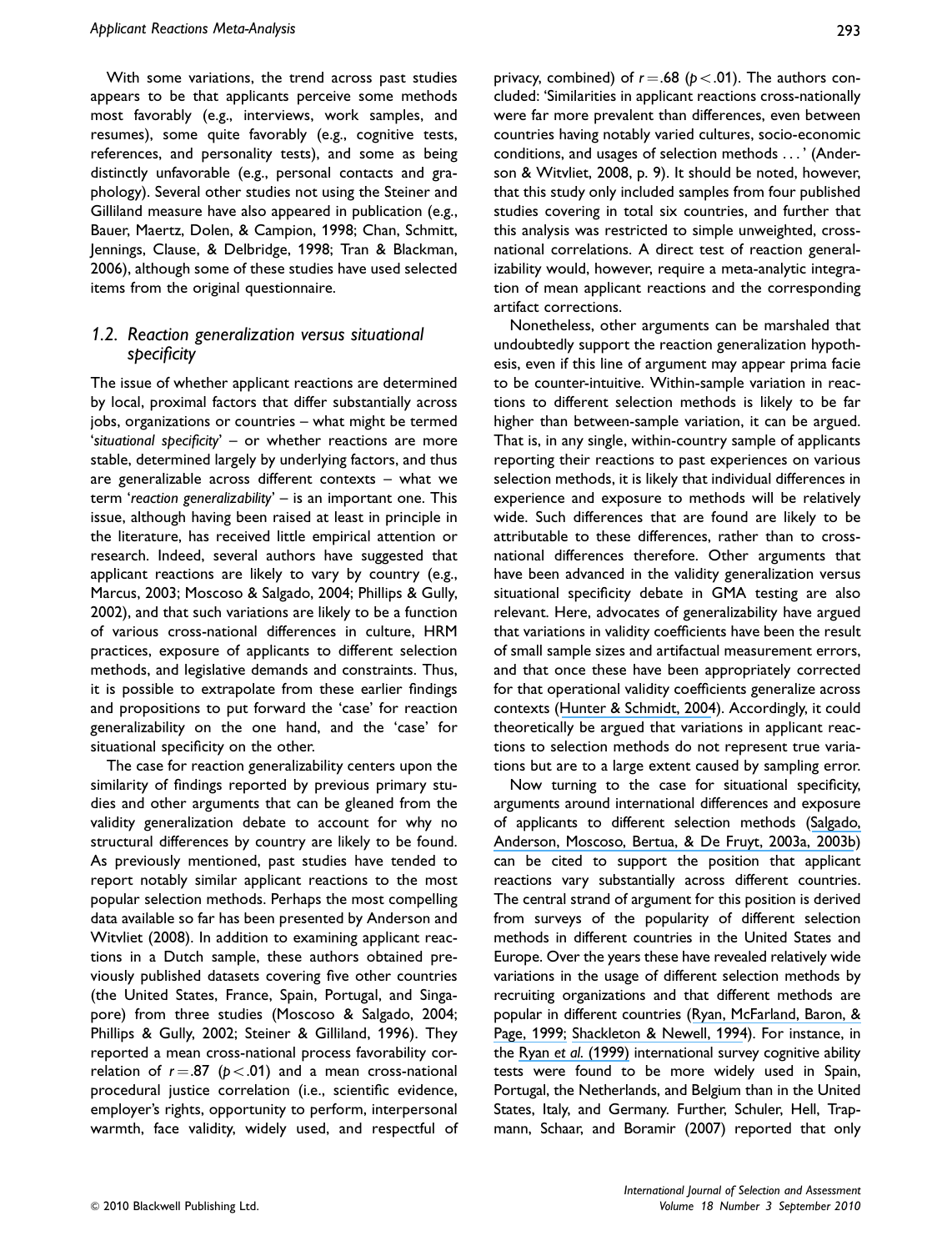about 20% of German organizations use cognitive ability tests for personnel selection. Other differences were reported by [Shackleton and Newell \(1994\)](https://www.researchgate.net/publication/229912126_European_Management_Selection_Methods_A_Comparison_of_Five_Countries?el=1_x_8&enrichId=rgreq-7b1d9e1b-cf89-44a1-973a-8d50716e7921&enrichSource=Y292ZXJQYWdlOzIyODI1Mzk2ODtBUzo5ODU5OTkyOTEyMjgzOUAxNDAwNTE5NDYzODcw) in their survey of method use across different European countries. Graphology was found to be used almost exclusively in France, and in the very few cases elsewhere that these organizations were mostly subsidiaries of French or Belgian organizations (Schuler, Frier, & Kaufffmann, 1993; [Shackle](https://www.researchgate.net/publication/229912126_European_Management_Selection_Methods_A_Comparison_of_Five_Countries?el=1_x_8&enrichId=rgreq-7b1d9e1b-cf89-44a1-973a-8d50716e7921&enrichSource=Y292ZXJQYWdlOzIyODI1Mzk2ODtBUzo5ODU5OTkyOTEyMjgzOUAxNDAwNTE5NDYzODcw)[ton & Newell, 1994](https://www.researchgate.net/publication/229912126_European_Management_Selection_Methods_A_Comparison_of_Five_Countries?el=1_x_8&enrichId=rgreq-7b1d9e1b-cf89-44a1-973a-8d50716e7921&enrichSource=Y292ZXJQYWdlOzIyODI1Mzk2ODtBUzo5ODU5OTkyOTEyMjgzOUAxNDAwNTE5NDYzODcw)). These survey findings, which are extensive and their results replicated across several surveys, have been cited by other authors to suggest that applicant exposure to different selection methods will therefore differ substantially across countries (e.g., Marcus, 2003). Such exposure differences are then held to be antecedents of applicant reaction differences per country, that is, situational specificity. The argument that mere differences in exposure to selection methods will affect reactions is quite persuasive and intuitively appealing. Different levels of experience to different methods across countries are likely to influence candidate reactions, perhaps with greater experience resulting over time in greater polarization of attitude toward most preferred and least preferred methods.

# 1.3. Previously published meta-analyses into applicant reactions

Two previous meta-analyses into specific aspects of applicant reactions have been published. [Hausknecht](https://www.researchgate.net/publication/37150348_Applicant_Reactions_to_Selection_Procedures_An_Updated_Model_and_Meta-Analysis?el=1_x_8&enrichId=rgreq-7b1d9e1b-cf89-44a1-973a-8d50716e7921&enrichSource=Y292ZXJQYWdlOzIyODI1Mzk2ODtBUzo5ODU5OTkyOTEyMjgzOUAxNDAwNTE5NDYzODcw) et al[. \(2004\)](https://www.researchgate.net/publication/37150348_Applicant_Reactions_to_Selection_Procedures_An_Updated_Model_and_Meta-Analysis?el=1_x_8&enrichId=rgreq-7b1d9e1b-cf89-44a1-973a-8d50716e7921&enrichSource=Y292ZXJQYWdlOzIyODI1Mzk2ODtBUzo5ODU5OTkyOTEyMjgzOUAxNDAwNTE5NDYzODcw) examined relations between applicant perceptions, including fairness perceptions, and a number of outcome variables including perceptions of the organization, intention to accept any job offer, and willingness to recommend the employer to others. Applicant perceptions of face and predictive validity were found to be robust predictors of perceptions of procedural justice, distributive justice, and attitudes toward different selection methods. Building upon Gilliland (1993) and [Ryan](https://www.researchgate.net/publication/247569997_Applicants) [and Ployhart \(2000\)](https://www.researchgate.net/publication/247569997_Applicants), the authors proposed a general model of the antecedents to, processes within, and outcomes of, applicant reactions. Their results supported key propositions that applicant reactions influenced organizational perceptions, job offer acceptance intentions, and willingness to recommend the organization to others. With regard to the favorability reactions of applicants, Hausknecht and colleagues presented findings based upon cell sizes (k) of 5 ( $N = 736$ , for resumes) to 10 samples (N varied between 1,493 and 1,530, for interviews, work samples, cognitive ability tests, and personality inventories). Most favorable reactions were found for interviews, work samples, and resumes, and the least favorable for honesty tests and graphology. Note that these reactions only related to overall favorability perceptions, and so the question of reactions on other dimensions identified by [Steiner and Gilliland \(1996\)](https://www.researchgate.net/publication/232599605_Fairness_Reactions_to_Personnel_Selection_Techniques_in_France_and_United_States?el=1_x_8&enrichId=rgreq-7b1d9e1b-cf89-44a1-973a-8d50716e7921&enrichSource=Y292ZXJQYWdlOzIyODI1Mzk2ODtBUzo5ODU5OTkyOTEyMjgzOUAxNDAwNTE5NDYzODcw) remained unaddressed. Further, no information was

provided on the percentage of variance accounted for by artifacts and on credibility intervals, so that it is difficult to ascertain whether reaction generalizability can be concluded or not.

Most recently, Truxillo et al[. \(2009\)](https://www.researchgate.net/publication/228253937_Effects_of_Explanations_on_Applicant_Reactions_A_Meta-Analytic_Review?el=1_x_8&enrichId=rgreq-7b1d9e1b-cf89-44a1-973a-8d50716e7921&enrichSource=Y292ZXJQYWdlOzIyODI1Mzk2ODtBUzo5ODU5OTkyOTEyMjgzOUAxNDAwNTE5NDYzODcw) conducted a comprehensive meta-analysis into the effects of providing applicants with explanations upon subsequent fairness perceptions and other reactions. Based upon 26 individual samples ( $N = 3481$ ) the authors found that explanation provision affected not only applicant fairness perceptions, but also perceptions of the hiring organization, test-taking motivation, and intriguingly, performance on cognitive ability tests. These findings are interesting in that they suggest that applicant reactions based upon explanations can be quite extensive and can exert effects not just upon the image of the organization as a recruiter, but can actually impinge upon subsequent performance by applicants sitting tests of GMA as part of an organization's assessment procedures.

These two published meta-analyses also indicate that in principle the field of applicant reactions research is now sufficiently mature to permit the computation of such quantitative reviews. However, neither of these meta-analyses examined the issue of applicant reactions to popular selection methods on different dimensions nor that of international differences versus similarity in applicant reactions across countries. The Truxillo and colleagues meta-analysis focused solely upon the effects of explanations upon applicant reactions. As this is an emerging area, several studies have also been published since Hausknecht and colleagues and so it is timely for an update to be undertaken. Both of these meta-analyses included few unpublished studies or primary studies conducted outside of the United States as these were not readily available. Finally, neither of these published meta-analytic investigations examined relations between applicant reactions and the usage of predictor methods or their criterion validity, both of which we were able to do in the present study.

The present paper addresses these shortcomings in three important ways. First, we conduct a comprehensive meta-analysis of published and unpublished studies relevant to all aspects of applicant reactions to selection methods covering studies internationally across several countries. Second, we will examine effects of reactions upon multiple dimensions, not just upon overall perceived favorability. In order to do so, we utilize Steiner and Gilliland (1996) dimensional typology, and thus examine applicant reactions across eight key dimensions to 10 popular assessment methods noted earlier. Third, we examine correlations between applicant perceptions and the perceived validity and usage of these methods. This allows an examination of applicant perceptions of the validity and determining factors from their perspective of the use of different selection methods by organizations internationally.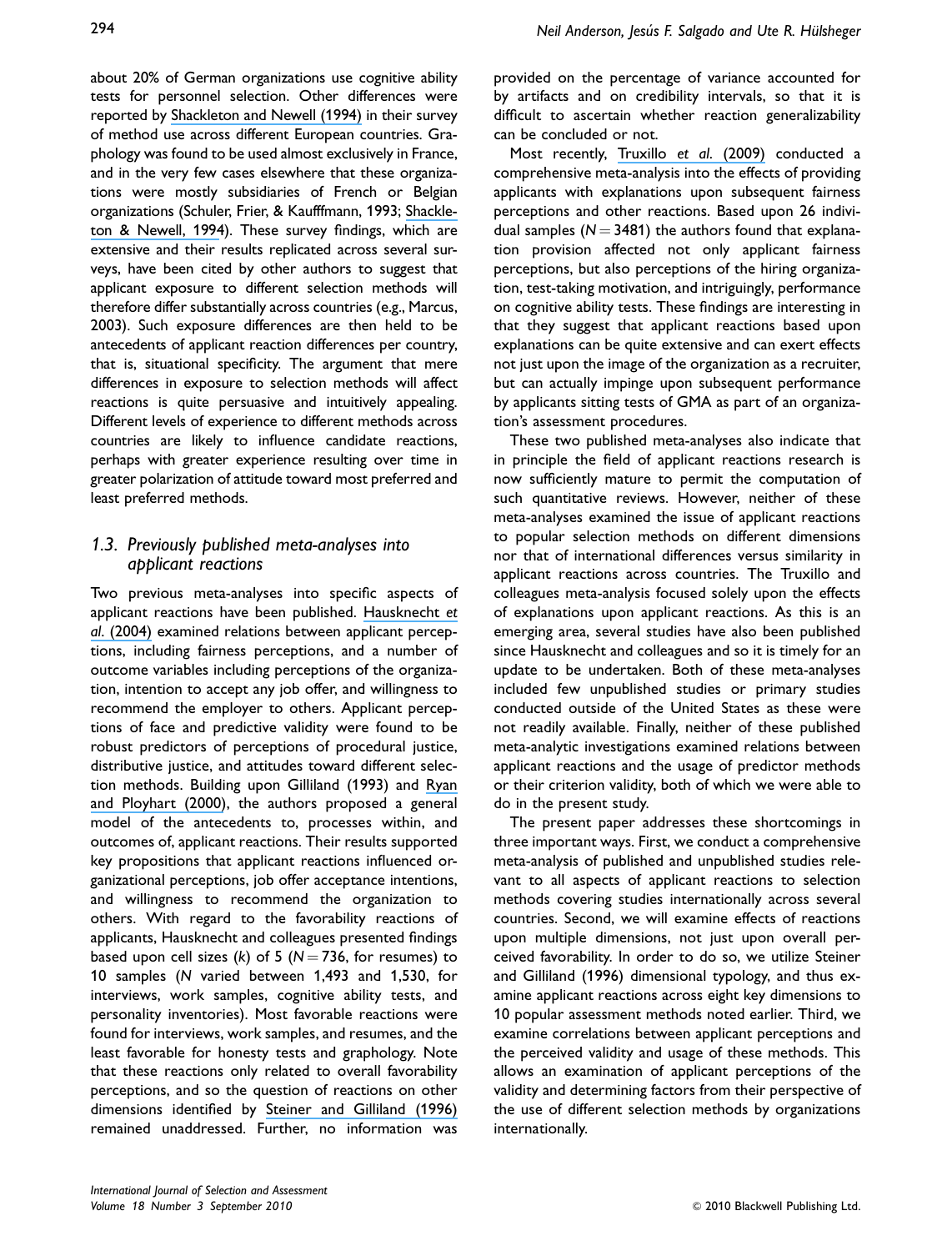# 2. Method

#### 2.1. Literature search and coding of studies

An extensive literature search was undertaken using computer-based and manual approaches. First, the databases PsycINFO and SSCI were searched to identify studies into applicant reactions. Several keywords were used for the computer-based literature search, for example 'applicant perceptions,' 'applicant reactions,' 'justice perceptions,' and 'selection methods.' Second, the reference sections of several narrative reviews and past meta-analyses (e.g., [Anderson](https://www.researchgate.net/publication/232430958_Recruitment_and_selection_Applicant_perspectives_and_outcomes?el=1_x_8&enrichId=rgreq-7b1d9e1b-cf89-44a1-973a-8d50716e7921&enrichSource=Y292ZXJQYWdlOzIyODI1Mzk2ODtBUzo5ODU5OTkyOTEyMjgzOUAxNDAwNTE5NDYzODcw) et al., 2001; [Chan &](https://www.researchgate.net/publication/228254185_An_Agenda_for_Future_Research_on_Applicant_Reactions_to_Selection_Procedures_A_Construct-Oriented_Approach?el=1_x_8&enrichId=rgreq-7b1d9e1b-cf89-44a1-973a-8d50716e7921&enrichSource=Y292ZXJQYWdlOzIyODI1Mzk2ODtBUzo5ODU5OTkyOTEyMjgzOUAxNDAwNTE5NDYzODcw) [Schmitt, 2004;](https://www.researchgate.net/publication/228254185_An_Agenda_for_Future_Research_on_Applicant_Reactions_to_Selection_Procedures_A_Construct-Oriented_Approach?el=1_x_8&enrichId=rgreq-7b1d9e1b-cf89-44a1-973a-8d50716e7921&enrichSource=Y292ZXJQYWdlOzIyODI1Mzk2ODtBUzo5ODU5OTkyOTEyMjgzOUAxNDAwNTE5NDYzODcw) [Hausknecht](https://www.researchgate.net/publication/37150348_Applicant_Reactions_to_Selection_Procedures_An_Updated_Model_and_Meta-Analysis?el=1_x_8&enrichId=rgreq-7b1d9e1b-cf89-44a1-973a-8d50716e7921&enrichSource=Y292ZXJQYWdlOzIyODI1Mzk2ODtBUzo5ODU5OTkyOTEyMjgzOUAxNDAwNTE5NDYzODcw) et al., 2004; Imus & Ryan, 2005; [Ryan & Ployhart, 2000;](https://www.researchgate.net/publication/247569997_Applicants) [Truxillo](https://www.researchgate.net/publication/228253937_Effects_of_Explanations_on_Applicant_Reactions_A_Meta-Analytic_Review?el=1_x_8&enrichId=rgreq-7b1d9e1b-cf89-44a1-973a-8d50716e7921&enrichSource=Y292ZXJQYWdlOzIyODI1Mzk2ODtBUzo5ODU5OTkyOTEyMjgzOUAxNDAwNTE5NDYzODcw) et al., 2009) were searched to identify articles not located in our computerbased search. This resulted in a final database comprising of 38 independent samples reported in 26 papers based upon an overall N of 8974 individuals was established for analysis. Of these, 21 independent samples reported reactions on the Steiner and Gilliland (1996) questionnaire. The final database included one or more independent samples from 17 countries: Belgium, France, Germany, Greece, Iceland, Ireland, Israel, Italy, Morocco, the Netherlands, Portugal, Romania, Singapore, South Africa, Spain, Turkey, and the United States. A trained coder recorded the means of every combination between the 10 selection methods and the 8 applicant reactions dimensions per study and recorded information on sample size and the origin of the study (country). The authors subsequently verified all of these codings to control for potential recording errors.

# 2.2. Procedures for meta-analysis and other analyses

In conducting the meta-analysis we followed the principles and procedures described by Hunter and Schmidt (2004) as a type of 'bare bones' psychometric metaanalysis in order to calculate mean reactions, observed variances, sampling error variances, and the variance corrected for by sampling error variance. As the aim of this meta-analysis was to establish estimates of applicant reactions to selection methods, we computed samplesize weighted means on the eight applicant reaction dimensions for 10 different selection methods, respectively. This involved the computation of 80 individual meta-analyses. Contrary to other meta-analyses integrating measures of effect sizes such as correlations or dstatistics, this meta-analysis thus concerned the integration of means. Consequently, corrections for predictor and criterion reliability or range restriction were not applicable. In accordance with Steiner and Gilliland's (1996) original measure, most studies assessed applicant reactions on a 7-point scale ranging from  $1 =$  totally disagree to  $7 =$  totally agree and values were scored such

that high ratings reflected more favorable applicant reactions. When original studies assessed applicant reactions on a 5-point scale (e.g., Bauer et al., 1998), these were simply converted to 7-point scales before conducting the meta-analyses.

In addition to sample-size weighted means, we also calculated the observed variance, the sampling error variance, variance corrected for sampling error, the percentage of variance accounted for by artefacts, and 95% credibility intervals. These statistics combined indicate the generalizability of mean applicant reactions across different situations and settings (cf. [Hunter &](https://www.researchgate.net/publication/235726244_Methods_of_Meta-Analysis_Corrected_Error_and_Bias_in_Research_Findings?el=1_x_8&enrichId=rgreq-7b1d9e1b-cf89-44a1-973a-8d50716e7921&enrichSource=Y292ZXJQYWdlOzIyODI1Mzk2ODtBUzo5ODU5OTkyOTEyMjgzOUAxNDAwNTE5NDYzODcw) [Schmidt, 2004](https://www.researchgate.net/publication/235726244_Methods_of_Meta-Analysis_Corrected_Error_and_Bias_in_Research_Findings?el=1_x_8&enrichId=rgreq-7b1d9e1b-cf89-44a1-973a-8d50716e7921&enrichSource=Y292ZXJQYWdlOzIyODI1Mzk2ODtBUzo5ODU5OTkyOTEyMjgzOUAxNDAwNTE5NDYzODcw)).

Finally, additional analyses were computed to examine correlations between applicant reactions on the one hand, and the operational validity of methods as reported by Schmidt and Hunter (1998) and popularity of use as reported by Ryan et al[. \(1999\)](https://www.researchgate.net/publication/279673268_An_international_look_at_selection_practices_Nation_and_culture_as_explanations_for_variability_in_practice?el=1_x_8&enrichId=rgreq-7b1d9e1b-cf89-44a1-973a-8d50716e7921&enrichSource=Y292ZXJQYWdlOzIyODI1Mzk2ODtBUzo5ODU5OTkyOTEyMjgzOUAxNDAwNTE5NDYzODcw), on the other. In order to calculate the correlation between dimensions of applicant reactions and the percentage of use, we took the average percentage of use across countries as reported in [Ryan](https://www.researchgate.net/publication/279673268_An_international_look_at_selection_practices_Nation_and_culture_as_explanations_for_variability_in_practice?el=1_x_8&enrichId=rgreq-7b1d9e1b-cf89-44a1-973a-8d50716e7921&enrichSource=Y292ZXJQYWdlOzIyODI1Mzk2ODtBUzo5ODU5OTkyOTEyMjgzOUAxNDAwNTE5NDYzODcw) et al[. \(1999\)](https://www.researchgate.net/publication/279673268_An_international_look_at_selection_practices_Nation_and_culture_as_explanations_for_variability_in_practice?el=1_x_8&enrichId=rgreq-7b1d9e1b-cf89-44a1-973a-8d50716e7921&enrichSource=Y292ZXJQYWdlOzIyODI1Mzk2ODtBUzo5ODU5OTkyOTEyMjgzOUAxNDAwNTE5NDYzODcw). These correlations thus indicate possible interrelations between applicant favorability perceptions, operational validity, and frequency of use of methods by organizations, as an intriguing set of follow-up research issues to our main meta-analysis. The results from these secondary analyses are reported after the main metaanalysis findings.

# 3. Results

# 3.1. Meta-analytic findings

#### 3.1.1. Overall favorability ratings

Table 1 reports the main meta-analytic findings into overall favorability across the 10 selection methods. Examination of the mean overall favorability ratings in combination with their respective credibility intervals indicates that preference reactions vary by selection method. There are basically three broad groups of selection methods: most preferred, favorably evaluated, and least preferred. The most preferred selection methods are work samples  $(M = 5.38, \text{ Cl} = 6.47-4.29)$  and interviews  $(M = 5.22, \text{ Cl} = 5.43-5.00)$ . Also resumes  $(M = 4.97, \quad C = 4.97), \quad \text{cognitive tests} \quad (M = 4.59,$  $CI = 5.30-3.89$ , references ( $M = 4.36$ ,  $CI = 4.76-3.96$ ), biodata ( $M = 4.28$ , CI = 4.83-3.74), and personality inventories ( $M = 4.08$ , Cl = 4.61–3.54) are positively evaluated, but somewhat less so than for work samples and interviews. The least preferred selection methods are honesty tests ( $M = 3.69$ , CI = 4.41–2.96), personal contacts  $(M = 2.59, \text{ Cl} = 3.07-2.10),$  and graphology  $(M = 2.33, Cl = 2.70-1.96).$ 

Concerning the question of reaction generalizability, inspection of the credibility intervals is crucial. Credibility intervals for overall favorability ratings are quite tight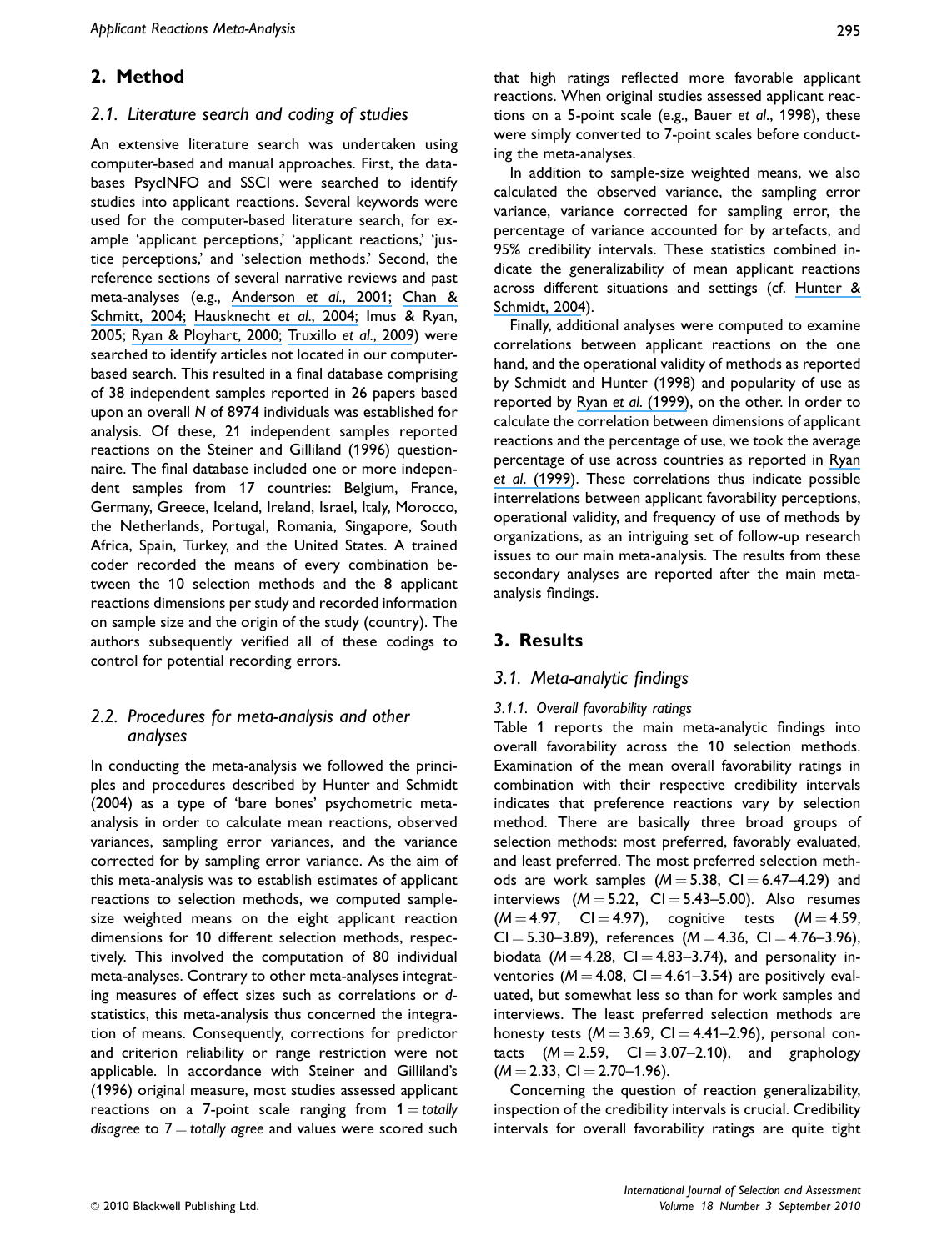|  | Table 1. Meta-analysis results for applicant reactions to personnel selection methods - overall favorability |  |  |  |  |  |  |  |  |
|--|--------------------------------------------------------------------------------------------------------------|--|--|--|--|--|--|--|--|
|--|--------------------------------------------------------------------------------------------------------------|--|--|--|--|--|--|--|--|

| Procedure         | Κ  | N     | Mean | Obs SD | <b>SEV</b>    | %VAR ACC       | True SD | 95% CI        |
|-------------------|----|-------|------|--------|---------------|----------------|---------|---------------|
| <b>Biodata</b>    | 19 | 2.380 | 4.28 | .5349  | .2084         | 72.83          | .2788   | $4.83 - 3.74$ |
| Cognitive tests   | 26 | 3,683 | 4.59 | .6324  | .2710         | 67.75          | .3592   | $5.30 - 3.89$ |
| Contacts          | 22 | 2,738 | 2.59 | .5345  | .2248         | 78.67          | .2469   | $3.07 - 2.10$ |
| Graphology        | 21 | 2.618 | 2.33 | .4836  | .1985         | 84.88          | .1880   | $2.70 - 1.96$ |
| Honesty tests     | 19 | 2,565 | 3.69 | .5976  | .2242         | 62.79          | .3646   | $4.41 - 2.96$ |
| <b>Interviews</b> | 25 | 3.338 | 5.22 | .4591  | .1987         | 94.26          | .1100   | $5.43 - 5.00$ |
| Personality tests | 25 | 3.201 | 4.08 | .5718  | .2527         | 77.29          | .2724   | $4.61 - 3.54$ |
| References        | 21 | 2,665 | 4.36 | .4928  | .2005         | 82.56          | .2058   | $4.76 - 3.96$ |
| Resumes           | 19 | 2,565 | 4.97 | .3467  | .1301         | 100.00         | .0000   | 4.97          |
| Work samples      | 23 | 3.388 | 5.38 | .7870  | .3110<br>Mean | 50.21<br>77.42 | .5553   | $6.47 - 4.29$ |

Note.  $k$  = number of studies; N = total sample size; Mean = sample size weighted mean; Obs SD = sample size weighted observed standard deviation;  $SEV =$  sampling error variance; %VAR ACC = variance accounted for by sampling error; True SD = true standard deviation; CI = credibility interval. All ratings were transformed onto a 7-point scale before aggregation, higher values indicate more favorable reactions.

across the 10 selection methods. The lower bound of the 95% CI indicates that only 2.5% of the means of individual studies fall beneath this value. It thus provides the minimum generalizable value across the dataset and across countries. Further support for reaction generalizability of overall favorability ratings is given by the percentage of variance accounted for by sampling error. Between 63% (honesty tests) and 100 % (resumes) of variance was attributable to sampling error. Only for work samples the percentage was comparably lower (50%). Overall, about 77% of variance was attributable to artifacts across the 10 different selection methods. This percentage is quite high, given that according to Hunter and Schmidt's (2004) 75% rule of thumb a search for moderators is only warranted if less than 75% of variance can be explained by artifacts. It can thus be concluded that overall favorability ratings generalize across samples and settings for biodata, personal contacts, graphology, honesty tests, interviews, personality tests, references, and resumes. In the case of honesty tests, cognitive tests, and work samples, some variance still remains after correcting for sampling error, which could be explained by moderators such as cultural differences.

#### 3.2. Mean applicant reactions to sub-dimensions

Turning to each of the sub-dimensions of applicant reactions reported in Table 2, results demonstrate some differing patterns of reaction by method. Considering first scientific validity, cognitive tests are perceived as being most scientifically valid ( $M = 4.70$ , Cl = 5.99–3.42) followed by, work samples  $(M = 4.43, Cl = 5.92-2.94)$ , and personality inventories ( $M = 4.20$ , Cl = 5.64–2.77). In turn, middle range reactions are found for resumes, interviews, biodata, and honesty tests. In descending order, least positive reactions for perceived scientific validity are demonstrated for graphology  $(M = 2.72)$ ,

 $CI = 3.92-1.52$ , references ( $M = 3.15$ ,  $CI = 4.49-1.81$ ), and lastly, personal contacts  $(M = 2.11, Cl = 2.75-1.47)$ .

Overviewing the findings for the sub-dimensions reported in Table 2, several reveal a basically similar pattern of results as for overall favorability with some variations around whether interviews or work samples are most positively regarded. Results on reactions over employer's rights to use, opportunity to perform, and face validity, all display this similar pattern with work samples or interviews being ranked most positively, followed by resumes, cognitive ability tests, biodata, references, personality inventories, honesty tests, contacts, and graphology.

Turning to interpersonal warmth, a rather different preference pattern emerges. Here, again interviews  $(M = 5.43, \quad Cl = 6.61 - 4.26)$  and work samples  $(M = 4.60, Cl = 5.81-3.40)$  are most positively regarded, whereas references and personal contacts are the next most positively perceived  $(M = 4.32, Cl = 5.31-3.33;$  $M = 4.27$ , CI = 5.06-3.48, respectively). Least positively regarded with respect to interpersonal warmth are cognitive tests ( $M = 3.52$ , CI = 4.90–2.14) and graphology  $(M = 2.91, Cl = 4.17-1.64).$ 

On the dimension of widely used, applicant perceptions again follow the general pattern of preference reactions identified above, but with the exception being that work samples are perceived as being less used than either interviews, resumes, biodata, and references. Interviews are seen as most widely used  $(M = 5.41,$  $CI = 6.71-4.13$ ) followed by resumes ( $M = 5.33$ ,  $CI = 6.72 - 3.95$ ) and then biodata ( $M = 4.56$ ,  $CI = 5.71 -$ 3.41). Methods perceived to be least used by organizations are, in descending order, personal contacts  $(M = 3.15, \text{ Cl} = 4.34-1.97), \text{ honesty tests } (M = 3.09,$  $CI = 3.70 - 2.47$ , and lastly, graphology  $(M = 2.08,$  $CI = 2.58 - 1.58$ ).

Finally, reactions on the dimension of respectful of privacy reveal some interesting differences. Here, applicants rated cognitive tests as most favorable ( $M = 5.47$ ,  $CI = 6.67–4.28$ ) followed by work samples ( $M = 5.40$ ,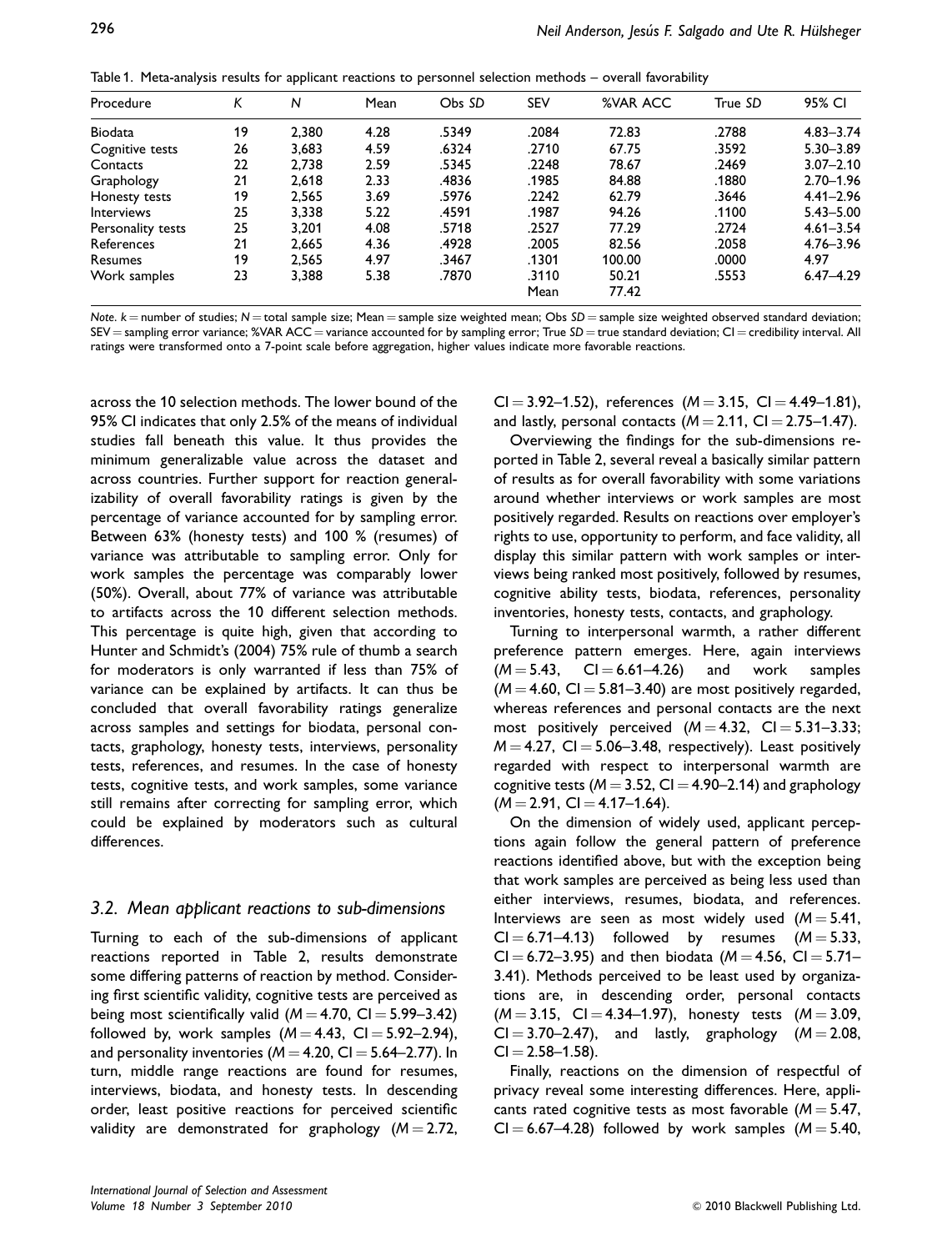|  | Table 2. Meta-analysis results for applicant reactions to personnel selection methods - justice dimensions |  |  |  |  |  |  |  |  |
|--|------------------------------------------------------------------------------------------------------------|--|--|--|--|--|--|--|--|
|--|------------------------------------------------------------------------------------------------------------|--|--|--|--|--|--|--|--|

| Procedure                    | Κ    | ${\sf N}$ | Mean | Obs SD | SEV   | %VAR ACC | True SD | 95% CI        |
|------------------------------|------|-----------|------|--------|-------|----------|---------|---------------|
| Scientific evidence          |      |           |      |        |       |          |         |               |
| Biodata                      | 12   | 1,595     | 4.03 | .6458  | .1941 | 46.54    | .4722   | $4.96 - 0.11$ |
| Cognitive tests              | 13   | 1,831     | 4.70 | .8230  | .2500 | 36.93    | .6536   | $5.99 - 3.42$ |
| Contacts                     | 11   | 1,731     | 2.11 | .4838  | .1279 | 54.67    | .3257   | $2.75 - 1.47$ |
|                              |      |           |      |        |       |          |         |               |
| Graphology                   | 12   | 1,549     | 2.72 | .7849  | .2394 | 38.86    | .6137   | $3.92 - 1.52$ |
| Honesty tests <sup>a</sup>   | 9    | 1,379     | 3.27 | .8850  | .2384 | 30.44    | .7381   | $4.71 - 1.82$ |
| Interviews                   | 14   | 1,985     | 4.08 | .8683  | .2729 | 36.20    | .6936   | $5.44 - 2.72$ |
| Personality tests            | 13   | 1,985     | 4.20 | .8937  | .2608 | 32.66    | .7334   | $5.64 - 2.77$ |
| References                   | 13   | 1,831     | 3.15 | .8504  | .2584 | 35.73    | .6818   | $4.49 - 1.81$ |
| Resumes                      | 11   | 1,731     | 4.08 | .8961  | .2370 | 29.51    | .7523   | $5.55 - 2.60$ |
| Work samples                 | 13   | 1,831     | 4.43 | .9269  | .2817 | 32.79    | .7599   | $5.92 - 2.94$ |
|                              |      |           |      |        | Mean  | 39.43    |         |               |
| Employer's right             |      |           |      |        |       |          |         |               |
| <b>Biodata</b>               | 10   | 1,495     | 5.04 | .6709  | .1736 | 38.56    | .5258   | $6.07 - 4.01$ |
| Cognitive tests              | 11   | 1,731     | 4.90 | .6677  | .1766 | 39.61    | .5189   | $5.92 - 3.88$ |
| Contacts                     | 11   | 1,731     | 3.37 | .7474  | .1977 | 35.38    | .6008   | $4.55 - 2.19$ |
| Graphology                   | 10   | 1,449     | 2.69 | .7126  | .1873 | 36.88    | .5662   | $3.80 - 1.58$ |
| Honesty tests                | 11   | 1,731     | 4.23 | .7218  | .1909 | 36.64    | .5746   | $5.35 - 3.10$ |
| Interviews                   | 11   | 1,885     | 5.82 | .5532  | .1402 | 45.81    | .4072   | $6.62 - 5.02$ |
| Personality tests            | 12   | 1,885     | 4.56 | .5828  | .1611 | 47.44    | .4224   | 5.39 - 3.74   |
| References                   | 11   | 1,731     | 4.71 | .5696  | .1506 | 46.43    | .4169   | $5.53 - 3.89$ |
| Resumes                      | 11   | 1,731     | 5.66 | .5979  | .1581 | 44.23    | .4465   | $6.53 - 4.78$ |
| Work samples                 | 11   | 1,731     | 5.46 | .7382  | .1952 | 35.83    | .5914   | $6.62 - 4.30$ |
|                              |      |           |      |        | Mean  | 40.67    |         |               |
| Opportunity to perform       |      |           |      |        |       |          |         |               |
| Biodata <sup>a</sup>         | 9    | 1,260     | 4.67 | .3660  | .0928 | 69.31    | .2027   | 5.06-4.27     |
| Cognitive tests              | 11   | 1,749     | 4.59 | .7016  | .1846 | 37.50    | .5547   | $5.68 - 3.51$ |
| Contacts <sup>a</sup>        | 10   | 1,496     | 2.50 | .5709  | .1624 | 49.83    | .4044   | $3.30 - 1.71$ |
|                              |      |           |      |        |       |          |         |               |
| Graphology                   | 10   | 1,449     | 2.43 | .6563  | .1725 | 40.04    | .5083   | $3.42 - 1.43$ |
| Honesty tests                | 10   | 1,496     | 3.56 | .6550  | .1694 | 39.49    | .5096   | $4.56 - 2.56$ |
| Interviews                   | 11   | 1,731     | 5.40 | .6722  | .1778 | 39.34    | .5235   | $6.43 - 4.38$ |
| Personality tests            | 13   | 1,883     | 4.59 | .8500  | .2547 | 35.26    | .6839   | $5.93 - 3.25$ |
| References                   | 11   | 1,731     | 4.26 | .8556  | .2263 | 30.91    | .7118   | $5.65 - 2.87$ |
| Resumes                      | 11   | 1,731     | 4.87 | .6673  | .1764 | 39.63    | .5185   | 5.89-3.86     |
| Work samples                 | 11   | 1,731     | 5.42 | .7196  | .1903 | 36.75    | .5722   | 6.54–4.30     |
|                              |      |           |      |        | Mean  | 41.81    |         |               |
| Interpersonal warmth         |      |           |      |        |       |          |         |               |
| <b>Biodata</b>               | 10   | 1,495     | 4.04 | .6821  | .1765 | 37.93    | .5374   | $5.10 - 2.99$ |
| Cognitive tests <sup>a</sup> | 11   | 1,731     | 3.52 | .8471  | .2240 | 31.22    | .7026   | $4.90 - 2.14$ |
| Contacts                     | 11   | 1,731     | 4.27 | .5580  | .1476 | 47.39    | .4048   | $5.06 - 3.48$ |
| Graphology                   | 10   | 1,449     | 2.91 | .7918  | .2081 | 33.19    | .6472   | $4.17 - 1.64$ |
| Honesty tests                | 11   | 1,731     | 3.71 | .5233  | .1384 | 50.54    | .3681   | $4.43 - 2.99$ |
| Interviews                   | 11   | 1,731     | 5.43 | .7458  | .1972 | 35.46    | .5991   | $6.61 - 4.26$ |
| Personality tests            | 11   | 1,731     | 3.89 | .6558  | .1734 | 40.32    | .5066   | 4.88-2.90     |
| References                   | 11   | 1,731     | 4.32 | .6548  | .1732 | 40.39    | .5056   | $5.31 - 3.33$ |
| Resumes                      | $10$ | 1,606     | 3.97 | .8387  | .2093 | 29.76    | .7029   | $5.35 - 2.60$ |
| Work samples                 | 11   | 1,731     | 4.60 | .7608  | .2012 | 34.76    | .6145   | $5.81 - 3.40$ |
|                              |      |           |      |        | Mean  | 38.10    |         |               |
| Face validity                |      |           |      |        |       |          |         |               |
| Biodata                      | 10   | 1,495     | 4.69 | .4929  | .1275 | 52.49    | .3397   | $5.36 - 4.03$ |
| Cognitive tests <sup>a</sup> | 10   | 1,495     | 4.91 | .5492  | .1421 | 47.19    | .3994   | $5.69 - 4.12$ |
| Contacts                     | 11   | 1,731     | 2.71 | .4825  | .1276 | 54.81    | .3244   | $3.35 - 2.08$ |
|                              | 10   | 1,449     | 2.31 | .6078  | .1597 | 43.24    | .4579   | $3.21 - 1.41$ |
| Graphology                   |      |           |      |        |       |          |         |               |
| Honesty tests                | 11   | 1,731     | 3.68 | .9298  | .2457 | 28.47    | .7856   | $5.22 - 2.14$ |
| Interviews                   | 11   | 1,731     | 5.54 | .5940  | .1571 | 44.52    | .4424   | $6.40 - 4.67$ |
| Personality tests            | 11   | 1,731     | 4.33 | .8408  | .2223 | 31.46    | .6961   | $5.70 - 2.97$ |
| References                   | 11   | 1,731     | 4.34 | .7273  | .1924 | 36.36    | .5802   | $5.47 - 3.20$ |
| Resumes                      | 11   | 1,731     | 5.25 | .7062  | .1868 | 37.45    | .5586   | $6.35 - 4.16$ |
| Work samples                 | 11   | 1,731     | 5.34 | .8149  | .2155 | 32.45    | .6697   | $6.65 - 4.03$ |
|                              |      |           |      |        | Mean  | 40.84    |         |               |
| Widely used                  |      |           |      |        |       |          |         |               |
| Biodata                      | 10   | 1,495     | 4.56 | .7305  | .1890 | 35.42    | .5871   | $5.71 - 3.41$ |
| Cognitive tests              | 11   | 1,731     | 4.22 | .9357  | .2475 | 28.26    | .7925   | $5.77 - 2.67$ |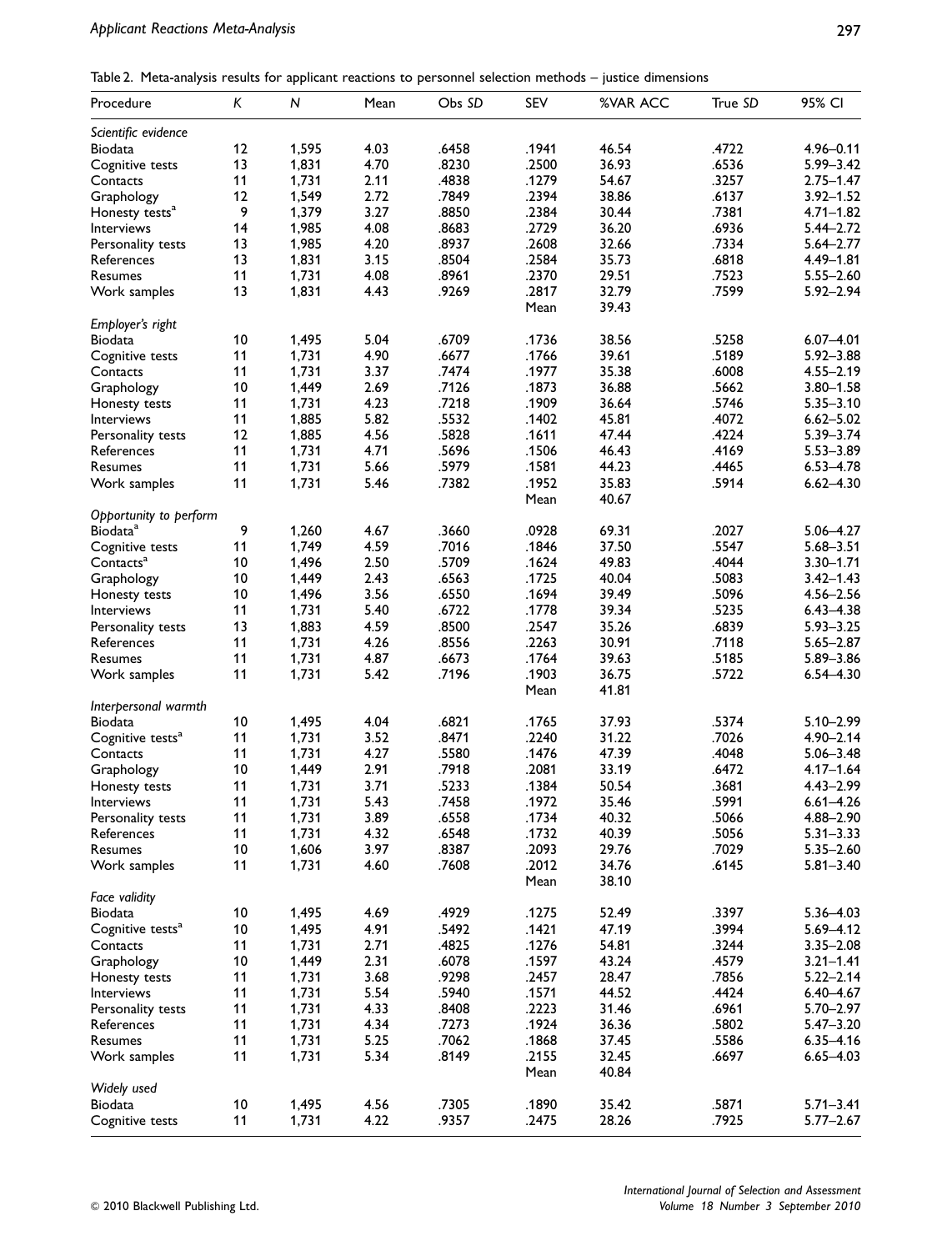| Table 2. (Contd.) |  |
|-------------------|--|
|-------------------|--|

| Procedure                    | K  | N     | Mean | Obs SD | SEV   | %VAR ACC | True SD | 95% CI        |
|------------------------------|----|-------|------|--------|-------|----------|---------|---------------|
| Contacts                     | 11 | 1,731 | 3.15 | .7510  | .1986 | 35.22    | .6044   | $4.34 - 1.97$ |
| Graphology                   | 10 | 1,449 | 2.08 | .4181  | .1099 | 62.85    | .2548   | $2.58 - 1.58$ |
| Honesty tests <sup>a</sup>   | 10 | 1,496 | 3.09 | .4878  | .1388 | 58.32    | .3150   | $3.70 - 2.47$ |
| <b>Interviews</b>            | 11 | 1,731 | 5.41 | .8027  | .2123 | 32.95    | .6573   | $6.71 - 4.13$ |
| Personality tests            | 11 | 1,731 | 4.11 | .8966  | .2371 | 29.50    | .7528   | $5.59 - 2.63$ |
| References                   | 11 | 1,731 | 4.37 | .8231  | .2118 | 32.13    | .6781   | $5.70 - 3.04$ |
| Resumes                      | 11 | 1,731 | 5.33 | .8510  | .2251 | 31.08    | .7065   | $6.72 - 3.95$ |
| Work samples                 | 10 | 1,496 | 4.23 | .6586  | .1704 | 39.27    | .5133   | $5.24 - 3.23$ |
|                              |    |       |      |        | Mean  | 38.50    |         |               |
| Respectful of privacy        |    |       |      |        |       |          |         |               |
| <b>Biodata</b>               | 10 | 1,495 | 4.42 | .5256  | .1360 | 49.22    | .3746   | $5.16 - 3.69$ |
| Cognitive tests <sup>b</sup> | 9  | 1,502 | 5.47 | .7384  | .1715 | 31.46    | .6112   | $6.67 - 4.28$ |
| Contacts                     | 11 | 1,731 | 4.55 | .8049  | .2129 | 32.86    | .6596   | $5.84 - 3.26$ |
| Graphology                   | 9  | 1,260 | 4.32 | .4452  | .1129 | 56.97    | .2920   | $4.89 - 3.75$ |
| Honesty tests                | 11 | 1,731 | 4.17 | .6883  | .1820 | 38.43    | .5401   | $5.22 - 3.11$ |
| <b>Interviews</b>            | 11 | 1,731 | 5.02 | .7334  | .1940 | 36.06    | .5864   | $6.17 - 3.87$ |
| Personality tests            | 13 | 1,883 | 4.18 | .5128  | .1537 | 58.43    | .3306   | $4.83 - 3.53$ |
| References                   | 11 | 1,731 | 4.47 | .4436  | .1173 | 59.62    | .2818   | $5.03 - 3.92$ |
| Resumes <sup>a</sup>         | 10 | 1,606 | 5.34 | .7330  | .1830 | 34.05    | .5952   | $6.50 - 4.17$ |
| Work samples <sup>a</sup>    | 10 | 1,606 | 5.40 | .8470  | .2114 | 29.47    | .7112   | $6.80 - 4.01$ |
|                              |    |       |      |        | Mean  | 42.63    |         |               |

Note.  $k$  = number of studies; N = total sample size; Mean = sample size weighted mean; Obs SD = sample size weighted observed standard deviation;  $SEV =$  sampling error variance; %VAR ACC = variance accounted for by sampling error; True SD = true standard deviation; CI = credibility interval. All ratings were transformed onto a 7-point scale before aggregation, higher values indicate more favorable reactions. <sup>a</sup>Excluded 1 outlier. <sup>b</sup>Excluded 2 outliers.

 $CI = 6.80-4.01$  and by resumes ( $M = 5.34$ ,  $CI = 6.50-$ 4.17). The least positively regarded method was honesty tests ( $M = 4.17$ , CI = 5.22–3.11), on this dimension even lower than the finding for graphology  $(M = 4.32,$  $CI = 4.89 - 3.75$ .

Concerning the question of reaction generalizability of these sub-dimensions, again, inspection of the width and the lower bound of credibility intervals is necessary. Across the different justice dimensions, the average percentage explained by sampling error varies between 38% (interpersonal warmth) and 43% (respectful of privacy). This indicates that, in general, reaction generalizability exists. However, this established it is important to note that the variance accounted for by sampling error is lower for some justice dimensions (e.g., interpersonal warmth) and some selection methods (e.g., work samples) than for others (e.g., respectful of privacy). Consequently, these findings suggest that in these cases moderators could be present and could explain the remaining variability.

#### 3.3. Correlational findings

The dataset collated for this meta-analysis also permitted us to undertake further analyses to explore whether applicant reactions were in some way related to two other sets of independently published findings. First, we correlated reactions data by dimension against Schmidt and Hunter's (1998) meta-analysis reporting operational

validity coefficients for various selection methods. Second, we computed correlations between our overall reactions dataset and the survey findings reported by Ryan et al[. \(1999\)](https://www.researchgate.net/publication/279673268_An_international_look_at_selection_practices_Nation_and_culture_as_explanations_for_variability_in_practice?el=1_x_8&enrichId=rgreq-7b1d9e1b-cf89-44a1-973a-8d50716e7921&enrichSource=Y292ZXJQYWdlOzIyODI1Mzk2ODtBUzo5ODU5OTkyOTEyMjgzOUAxNDAwNTE5NDYzODcw) into the international use of different selection methods by recruiting organizations. Table 3 reports the findings of both sets of correlations. This table reveals high and significant correlations between applicants' ratings on scientific evidence  $(r = .700, )$  $p < .05$ ), overall favorability ( $r = .655$ ,  $p < .05$ ), opportunity to perform ( $r = .642$ ,  $p < .05$ ), and face validity  $(r = .629, p < .05)$  on the one hand and meta-analytically derived corrected validity coefficients for major selection methods. Other correlations were, however, low and nonsignificant. Namely, correlations between applicant ratings on percentage use ( $r = .090$ , ns), and widely used  $(r = .344, \text{ns})$  and operational validities were low and nonsignificant. Correlations between applicant reactions and the international usage of selection methods by recruiting organizations mirror the results on validity: Strong relationships emerged between the international use of selection methods and the perception of face validity  $(r = .685, p < .05)$ , employer's right  $(r = .679, p < .05)$ , opportunity to perform ( $r = .662$ ,  $p < .05$ ), and overall favorability ( $r = .653$ ,  $p < .05$ ). The strongest relationship, however, emerged between applicants' perception of the pervasiveness of selection methods (widely used) and the actual international usage as reported by organizational representatives ( $r = .783$ ,  $p < .05$ ), suggesting that applicants may possess relatively accurate notions over the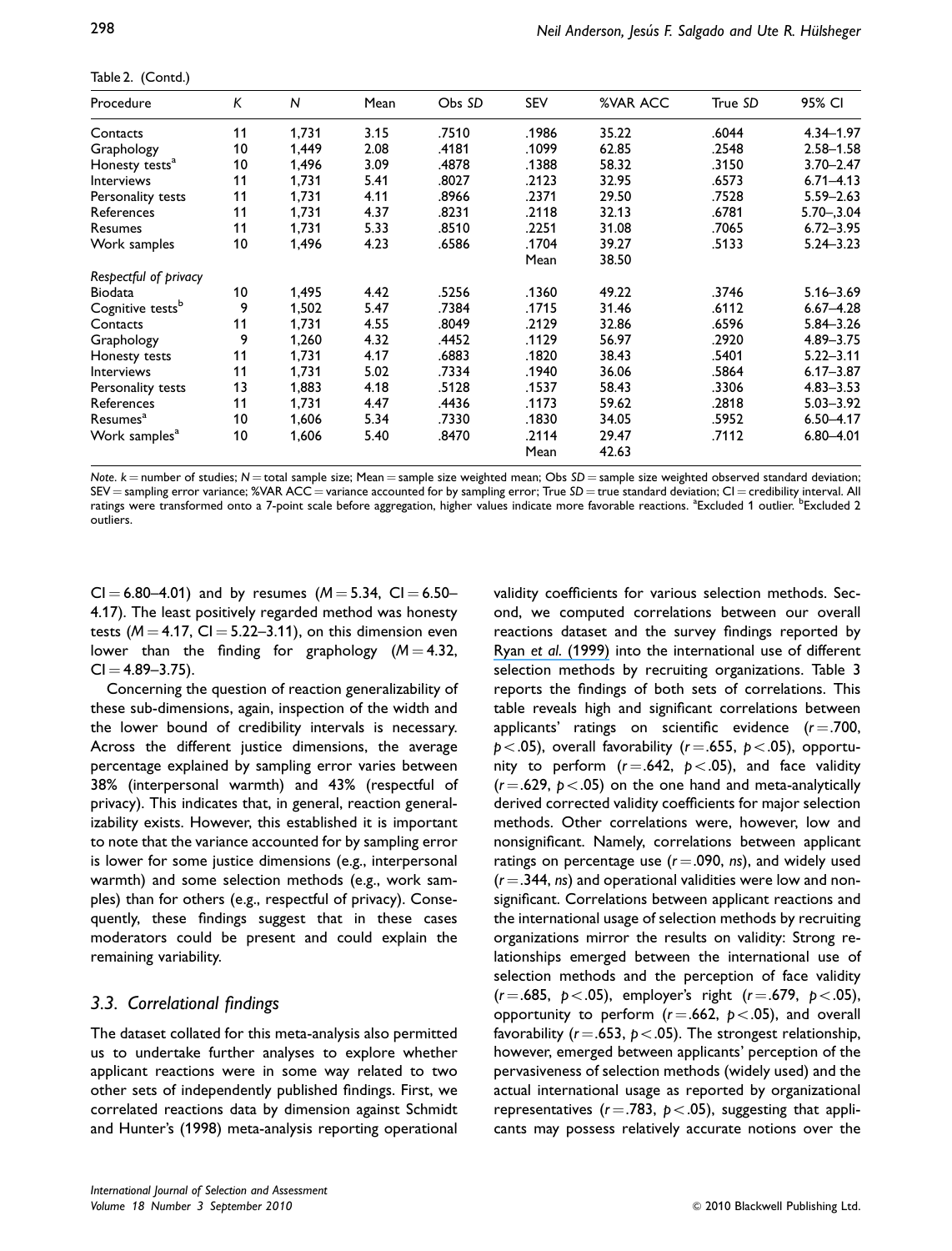Table 3. Correlations between justice dimensions, operational validity, and organizational use

| Variable               | Validity | Use     |
|------------------------|----------|---------|
| Percentage use         | .090     |         |
| Favorability           | $.655*$  | $.653*$ |
| Scientific evidence    | .700*    | .489    |
| Employer's right       | .571     | $.679*$ |
| Opportunity to perform | $.642*$  | $.662*$ |
| Interpersonal warmth   | .439     | .553    |
| Face validity          | $.629*$  | $.685*$ |
| Widely used            | .344     | .783*   |
| Respectful of privacy  | .433     | .420    |

Note. Correlations with validity are correlations between applicant reactions in the present dataset and Schmidt & Hunter's (1998) reported levels of operational validity. Correlations with use represent correlations with Ryan et al.'s (1999) survey into international usage of predictors by recruiting organizations. \*p < .05.  $N = 10$ .

popularity and usage of methods by recruiter organizations. These findings combined are interesting in that they reveal almost identical patterns of correlations between applicant perceptions and operational validity, and between applicant perceptions and international usage by employers. Given that both were evaluated in separate studies (a meta-analysis and a large-scale international survey), these findings are important in that they reveal patterns of relations between these variables that have previously not been explored. An interesting final finding reported in Table 3 is that there is no correlation between the operational validity of the various methods and the use of such methods in companies across the countries included.

## 4. Discussion

The principal aim of the present paper was to conduct a comprehensive, multidimensional meta-analysis into international differences and similarities in applicant reactions to popular methods of employee selection. In addition to this, we explored relationships between applicant reactions and previously published, independent studies into selection method operational validity and method popularity as indicated by one major international survey ([Schmidt & Hunter, 1998;](https://www.researchgate.net/publication/283803351_The_Validity_and_Utility_of_Selection_Methods_in_Personnel_Psychology_Practical_and_Theoretical_Implications_of_85_Years_of_Research_Findings?el=1_x_8&enrichId=rgreq-7b1d9e1b-cf89-44a1-973a-8d50716e7921&enrichSource=Y292ZXJQYWdlOzIyODI1Mzk2ODtBUzo5ODU5OTkyOTEyMjgzOUAxNDAwNTE5NDYzODcw) Ryan et al[., 1999](https://www.researchgate.net/publication/279673268_An_international_look_at_selection_practices_Nation_and_culture_as_explanations_for_variability_in_practice?el=1_x_8&enrichId=rgreq-7b1d9e1b-cf89-44a1-973a-8d50716e7921&enrichSource=Y292ZXJQYWdlOzIyODI1Mzk2ODtBUzo5ODU5OTkyOTEyMjgzOUAxNDAwNTE5NDYzODcw)). A critical further aim of this effort was to establish whether reaction generalizability was evident from this meta-analytic dataset as an important grounding for psychologists and personnel practitioners to understand likely applicant reactions across different countries and cultures to the use and operation of popular predictor methods.

Four main findings emerged from this study:

(1) Overall favorability reactions displayed a similar pattern of preference ranking to predictor methods as found in other primary studies and quantitative summaries;

- (2) Applicant reactions to the dimensions of employer's rights to use, opportunity to perform, and face validity also displayed this overall pattern of preference;
- (3) Reaction generalizability across applicant reactions was found both on overall favorability and all seven sub-dimensions;
- (4) Applicant reactions were found to correlate with independent study findings into operational validity and the popularity of use of different selection methods.

#### 4.1. Reaction generalization versus situational specificity

Arguably the most important finding from the present meta-analytic integration is that reaction generalizability was found across all dimensions of applicant perceptions included in previous primary studies and thus coded into the present analysis. That is, our findings provide initial support for the position of reaction generalizability as opposed to arguments put forward for the situational specificity of applicant reactions internationally. Nevertheless, our findings certainly warrant replication and extension as this is the first such quantitative summary of the applicant reactions literature to be published to date. Despite these findings being perhaps counter-intuitive to what some have argued in the past, careful examination of the array of data presented in this paper (see Tables 1 and 2) covering 10 different predictor methods and eight separate dimensions of applicant reaction reveals that in almost all cases the reaction generalizability hypothesis is supported. The primary studies included in our final sample covered 17 different countries spanning three continents, namely, Belgium, France, Germany, Greece, Iceland, Ireland, Israel, Italy, Morocco, the Netherlands, Portugal, Romania, Singapore, South Africa, Spain, Turkey, and the United States. Given the wide differences in use of selection methods, HRM practices, and other cultural and socio-economic differences across these countries, one could initially have argued that situational specificity would be highly likely to be found and that major crossnational differences in applicant reactions would be highly probable.

This begs the question why has this finding emerged? Several potential explanations can be advanced. First, examining the original primary studies, it is clear that within-country and within-study variations in applicant reactions per dimension by method are greater than across-country variations. It may well be that even though applicants in different countries have experienced different levels of exposure to different methods, there remain underlying, structural differences in reactions that are determined by ubiquitous characteristics inherent in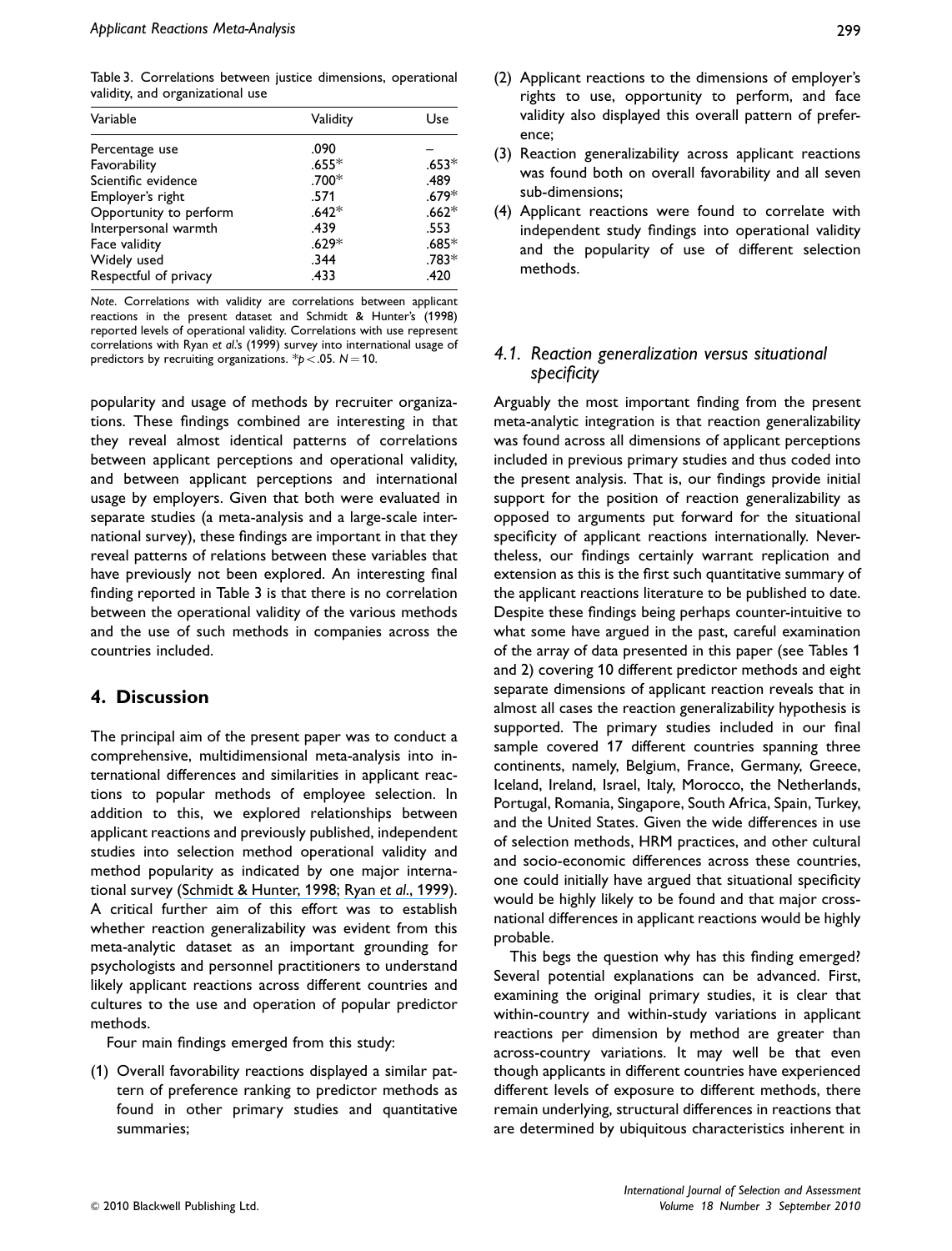different methods. Support for this explanation can be further derived from the credibility interval findings presented in the present meta-analytic effort and in the dimension-specific differences in applicant reactions. These findings suggest that any future studies that propose situational specificity in applicant reactions should be theoretically grounded and hypothesis-driven, rather than merely stating general assumptions or expectations for finding cross-country differences. Second, our findings again support the notion that there is a common rank order of reactions at least in overall favorability reactions to predictor methods used for employee selection. Thus, even if there may be some scale differences in precise ratings per country, it is likely that this general pattern will still prevail. The consistently most favorable methods regardless of country of applicant origin are work samples and interviews, followed by resumes, cognitive ability tests, references and personality tests. Least favored methods overall, and on several specific dimensions, are honesty tests, personal contacts and graphology. It should be noted here that these overall favorability reactions included a range of primary studies, not just those having utilized the Steiner and Gilliland (1996) questionnaire method. Third is the possibility that there may be an underlying set of relatively simple dimensions that underlie applicant reactions (e.g., perceived job relevance, ability to perform, perceived procedural, and distributive justice) and that these account for substantial variance in reactions regardless of method characteristics (see also [Ployhart & Ryan,](https://www.researchgate.net/publication/223104633_Toward_an_Explanation_of_Applicant_Reactions_An_Examination_of_Organizational_Justice_and_Attribution_Frameworks?el=1_x_8&enrichId=rgreq-7b1d9e1b-cf89-44a1-973a-8d50716e7921&enrichSource=Y292ZXJQYWdlOzIyODI1Mzk2ODtBUzo5ODU5OTkyOTEyMjgzOUAxNDAwNTE5NDYzODcw) [1997](https://www.researchgate.net/publication/223104633_Toward_an_Explanation_of_Applicant_Reactions_An_Examination_of_Organizational_Justice_and_Attribution_Frameworks?el=1_x_8&enrichId=rgreq-7b1d9e1b-cf89-44a1-973a-8d50716e7921&enrichSource=Y292ZXJQYWdlOzIyODI1Mzk2ODtBUzo5ODU5OTkyOTEyMjgzOUAxNDAwNTE5NDYzODcw), 1998). From the present analysis, and even from previously published primary studies, it is not possible to ascertain whether this is the case, but this possible explanation appears plausible and should be considered in future research into the underlying causes of applicant reactions.

Having stated this overall finding of reaction generalization, it is important to emphasize several caveats around this central finding. We are certainly not claiming that applicant reactions will inevitably demonstrate this pattern of reactions regardless of the selection situation or of wide international differences in the way in which different predictors may be used to reach outcome decisions by organizations (Ryan et al[., 1999](https://www.researchgate.net/publication/279673268_An_international_look_at_selection_practices_Nation_and_culture_as_explanations_for_variability_in_practice?el=1_x_8&enrichId=rgreq-7b1d9e1b-cf89-44a1-973a-8d50716e7921&enrichSource=Y292ZXJQYWdlOzIyODI1Mzk2ODtBUzo5ODU5OTkyOTEyMjgzOUAxNDAwNTE5NDYzODcw)). Indeed, it is likely that there will be other factors and potential moderator variables affecting applicant reactions across different selection situations, in different countries, at differing levels of job entry, and so forth (e.g., Phillips & Gully, 2002; [Salgado](https://www.researchgate.net/publication/294292237_International_validity_generalization_of_GMA_and_cognitive_abilities_A_European_community_meta-analysis?el=1_x_8&enrichId=rgreq-7b1d9e1b-cf89-44a1-973a-8d50716e7921&enrichSource=Y292ZXJQYWdlOzIyODI1Mzk2ODtBUzo5ODU5OTkyOTEyMjgzOUAxNDAwNTE5NDYzODcw) et al., 2003a, [2003b](https://www.researchgate.net/publication/289964229_A_meta-analytic_study_of_general_mental_ability_validity_for_different_occupations_in_the_European_Community?el=1_x_8&enrichId=rgreq-7b1d9e1b-cf89-44a1-973a-8d50716e7921&enrichSource=Y292ZXJQYWdlOzIyODI1Mzk2ODtBUzo5ODU5OTkyOTEyMjgzOUAxNDAwNTE5NDYzODcw); [Truxillo & Bauer,](https://www.researchgate.net/publication/12919541_Applicant_Reactions_to_Test_Score_Banding_in_Entry-Level_and_Promotional_Contexts?el=1_x_8&enrichId=rgreq-7b1d9e1b-cf89-44a1-973a-8d50716e7921&enrichSource=Y292ZXJQYWdlOzIyODI1Mzk2ODtBUzo5ODU5OTkyOTEyMjgzOUAxNDAwNTE5NDYzODcw) [1999](https://www.researchgate.net/publication/12919541_Applicant_Reactions_to_Test_Score_Banding_in_Entry-Level_and_Promotional_Contexts?el=1_x_8&enrichId=rgreq-7b1d9e1b-cf89-44a1-973a-8d50716e7921&enrichSource=Y292ZXJQYWdlOzIyODI1Mzk2ODtBUzo5ODU5OTkyOTEyMjgzOUAxNDAwNTE5NDYzODcw)). Future research could most valuably uncover and begin to quantify the precise effects of these moderator variables, their relative importance, and the boundary conditions within which various moderators affect applicant reactions. Nevertheless, our findings are clear: Applicant reactions reveal a pattern of favorability perceptions that suggest substantially greater consensus and similarity than previously been thought to be the case by researchers. Indeed, our quantitative integration of primary studies spanning 17 culturally divergent countries and including reactions to 10 popular methods of selection suggests a rather common set of reaction favorability effects. Three clear clusters of overall reaction favorability emerged – most preferred (work samples, interviews), favorably evaluated (resumes, cognitive tests, references, biodata, personality inventories), and least preferred (honesty tests, personal contacts, graphology).

# 4.2. Dimension-specific applicant reactions

A more fine-grained examination of our findings shows several intriguing dimension-specific results in terms of applicant reactions to certain methods on certain procedural justice sub-dimensions ([Gilliland, 1993;](https://www.researchgate.net/publication/35305194_The_Perceived_Fairness_of_Selection_Systems_An_Organizational_Justice_Perspective?el=1_x_8&enrichId=rgreq-7b1d9e1b-cf89-44a1-973a-8d50716e7921&enrichSource=Y292ZXJQYWdlOzIyODI1Mzk2ODtBUzo5ODU5OTkyOTEyMjgzOUAxNDAwNTE5NDYzODcw) [1994](https://www.researchgate.net/publication/228079370_Effects_of_Procedural_Justice_and_Distributive_Justice_on_Reactions_to_a_Selection_System?el=1_x_8&enrichId=rgreq-7b1d9e1b-cf89-44a1-973a-8d50716e7921&enrichSource=Y292ZXJQYWdlOzIyODI1Mzk2ODtBUzo5ODU5OTkyOTEyMjgzOUAxNDAwNTE5NDYzODcw)). First, applicants perceived interviews as possessing greater face validity than almost any other method of candidate assessment (only work samples were more highly perceived). This clearly stands at odds with a considerable volume of research across personnel selection psychology that would suggest that interviews, especially unstructured interviews, are less valid or reliable than work samples, cognitive ability tests, or even integrity tests ([Schmidt & Hunter, 1998](https://www.researchgate.net/publication/283803351_The_Validity_and_Utility_of_Selection_Methods_in_Personnel_Psychology_Practical_and_Theoretical_Implications_of_85_Years_of_Research_Findings?el=1_x_8&enrichId=rgreq-7b1d9e1b-cf89-44a1-973a-8d50716e7921&enrichSource=Y292ZXJQYWdlOzIyODI1Mzk2ODtBUzo5ODU5OTkyOTEyMjgzOUAxNDAwNTE5NDYzODcw)). Even highly structured interviews are less valid than work samples and around equally as valid as cognitive ability tests ([Schmidt & Hunter,](https://www.researchgate.net/publication/283803351_The_Validity_and_Utility_of_Selection_Methods_in_Personnel_Psychology_Practical_and_Theoretical_Implications_of_85_Years_of_Research_Findings?el=1_x_8&enrichId=rgreq-7b1d9e1b-cf89-44a1-973a-8d50716e7921&enrichSource=Y292ZXJQYWdlOzIyODI1Mzk2ODtBUzo5ODU5OTkyOTEyMjgzOUAxNDAwNTE5NDYzODcw) [1998](https://www.researchgate.net/publication/283803351_The_Validity_and_Utility_of_Selection_Methods_in_Personnel_Psychology_Practical_and_Theoretical_Implications_of_85_Years_of_Research_Findings?el=1_x_8&enrichId=rgreq-7b1d9e1b-cf89-44a1-973a-8d50716e7921&enrichSource=Y292ZXJQYWdlOzIyODI1Mzk2ODtBUzo5ODU5OTkyOTEyMjgzOUAxNDAwNTE5NDYzODcw)). Further, we would query here the experience of different applicants in that most will probably have been exposed mostly to unstructured interviews given their greater popularity in several countries over their more structured counterparts (e.g., Ryan et al[., 1999](https://www.researchgate.net/publication/279673268_An_international_look_at_selection_practices_Nation_and_culture_as_explanations_for_variability_in_practice?el=1_x_8&enrichId=rgreq-7b1d9e1b-cf89-44a1-973a-8d50716e7921&enrichSource=Y292ZXJQYWdlOzIyODI1Mzk2ODtBUzo5ODU5OTkyOTEyMjgzOUAxNDAwNTE5NDYzODcw)). This combined, catch-all category of interviews thus obscures possible differences between applicant reactions to structured and unstructured interviews, and we would question whether applicants even perceive unstructured interviews to be more face valid and scientifically based than say work samples or cognitive tests. These findings have implication for organization's design of selection procedures especially in situations where the recruiting organization is especially concerned with applicant reactions, withdrawal of top choices, and potential litigation (Anderson, in press).

Second, rather unexpected findings emerge from our results with regard to the dimension of respectful of privacy. Here, cognitive tests emerge as being the single most positively regarded method, some way above even work samples, resumes, and interviews. Honesty tests were perceived as being the least favored method by applicants on this particular dimension, even below mean reactions to graphology or personal contacts. Combined with rather negative-to-neutral ratings on other dimensions such as employer's rights to use, opportunity to perform, and face validity, the potential here for negative outcomes for organizations (mis)using honesty tests is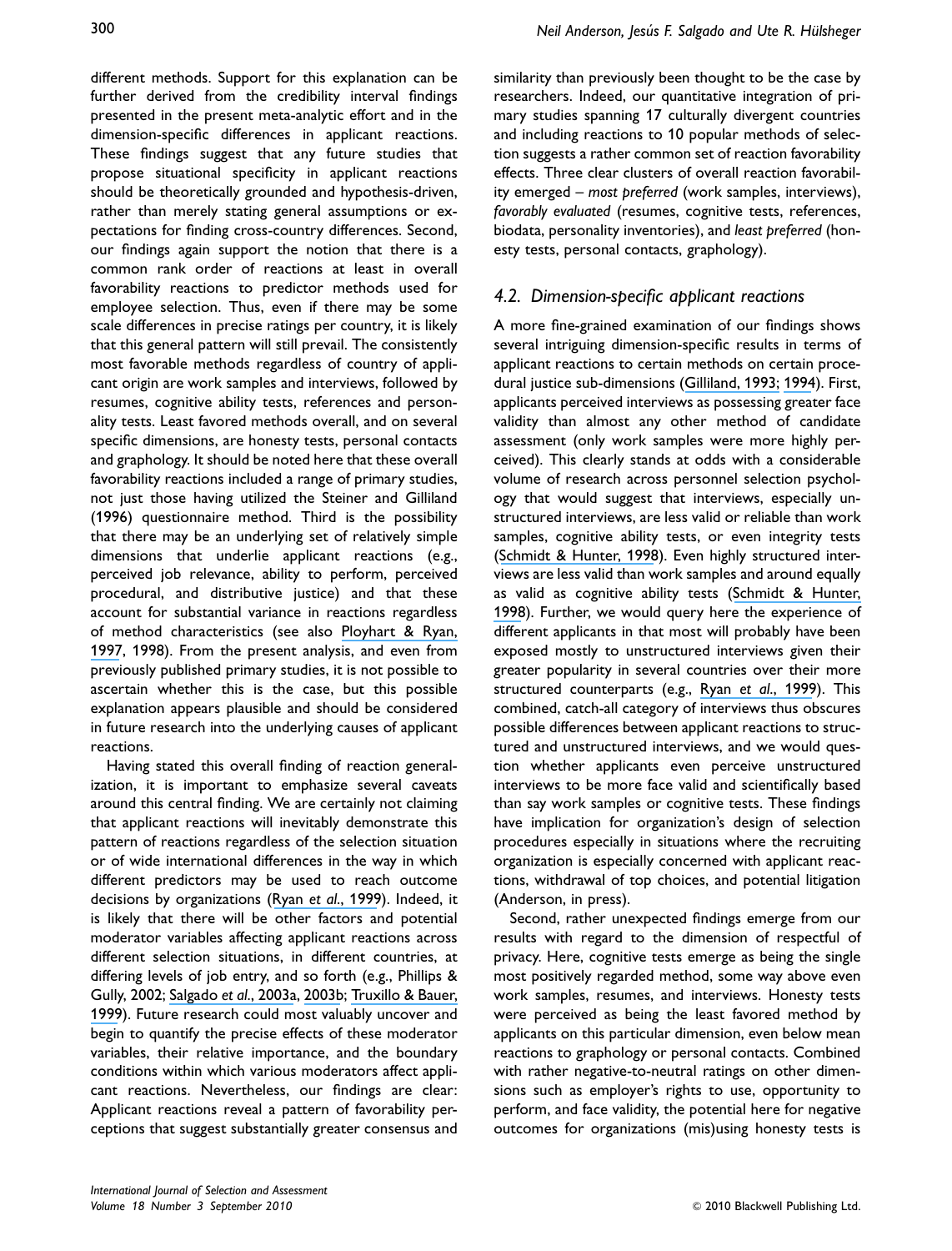obvious. Applicants are likely to be critical of the basis upon which honesty tests are used, perhaps feel aggrieved that the method did not allow them a fair chance to perform, and that this method fails to respect their privacy in some manner. Such a combination of factors does not bode well for such outcomes as applicant decision making, satisfaction with this particular stage of the selection procedure, and even potential toward commencing litigation by rejected and disgruntled, unsuccessful applicants (Anderson, in press). Of course, these negative feelings may be ameliorated by the applicant's overall experience of a multi-stage, multi-method selection procedure, but these findings call for follow-up research by selection psychologists active in the area of honesty and integrity testing.

## 4.3. Correlations with operational validity and organizational use

In addition to calculating mean applicant reactions on several dimensions, we investigated the relation between applicant reactions and operational validity as well as with international usage as reported in Schmidt and Hunter (1998) and Ryan et al. (1999). Ratings on overall favorability, scientific evidence, opportunity to perform, and face validity (r's between .629 and .700) displayed strong relationships with the operational validity of selection methods. It can thus be concluded that applicants possess relatively accurate perceptions of the validity of personnel selection methods. This finding can be contrasted against those reported recently by [Furnham \(2008\)](https://www.researchgate.net/publication/227665397_HR_Professionals) from a survey of British HR practitioners into their beliefs over the validity, cost, practicality, and legality of selection methods. Of the predictor methods also investigated in the current study, Furnham reported that selection practitioners believed assessment centers, work samples, and cognitive ability tests to be the most valid predictors, whereas references, biodata, and peer ratings were perceived as the least valid. Ironically, it thus appears from these two studies at least that applicants may possess somewhat more accurate notions of the operational validity of selection methods than some HR managers. However, these two studies clearly warrant further research and replication, especially to confirm the relative accuracy of validity beliefs of HR practitioners relative to those of applicants.

Second, the strong positive relationship between overall favorability and validity found in this study reveals that applicants prefer valid over less valid selection methods. This is important in that it counters any suggestion that validity and preference reactions are in some manner negatively related. Thus, our findings highlight that organizational considerations over the validity of selection methods can be accommodated simultaneously with their desire to expose applicants only to methods that are perceived as being favorable in terms of their treat-

ment and justice perceptions ([Gilliland, 1994](https://www.researchgate.net/publication/228079370_Effects_of_Procedural_Justice_and_Distributive_Justice_on_Reactions_to_a_Selection_System?el=1_x_8&enrichId=rgreq-7b1d9e1b-cf89-44a1-973a-8d50716e7921&enrichSource=Y292ZXJQYWdlOzIyODI1Mzk2ODtBUzo5ODU5OTkyOTEyMjgzOUAxNDAwNTE5NDYzODcw)). Findings by [Viswesvaran and Ones \(2004\)](https://www.researchgate.net/publication/227873560_Importance_of_Perceived_Personnel_Selection_System_Fairness_Determinants_Relations_with_Demographic_Personality_and_Job_Characteristics?el=1_x_8&enrichId=rgreq-7b1d9e1b-cf89-44a1-973a-8d50716e7921&enrichSource=Y292ZXJQYWdlOzIyODI1Mzk2ODtBUzo5ODU5OTkyOTEyMjgzOUAxNDAwNTE5NDYzODcw) seem a particularly fruitful avenue for further research in this respect. The authors report significant correlations between applicant reactions and demographic and personality (Five-Factor Model) characteristics.

Finally, with regard to the relationship between applicant reactions and international use by recruiter organizations, our results are encouraging. Selection methods that are perceived positively by applicants on employer's rights, opportunity to perform, and face validity, and are positively received overall, tend to be used more often internationally than selection procedures that are less favored. Overall this suggest that organizations (intentionally or otherwise) tend to use selection methods that are in line with applicants' favorability reactions and that are perceived as being justifiable, defensible, and fair.

## 4.4. Implications for practice: Selection system design and expatriate selection

Our central finding of reaction generalization has important implications not only for future research into applicant perceptions and behavior but also for organizational practices in the design and operation of selection procedures that involve applicants from different countries of origin. The key implication is that, all other factors being equal, organizations and recruiters need not be overly concerned that applicants from different countries will react substantively differently to the 10 popular selection methods covered in this meta-analysis. Obviously, it cannot be assumed that our results will generalize to other predictors outside of this list, and we would furthermore urge caution in assuming that these findings will replicate to all segments of the labor market, especially for very senior appointments, technical selection procedures, or where specific local factors are uppermost in the concerns of recruiters (see also, [Bauer](https://www.researchgate.net/publication/294687158_Applicant_reactions_to_selection_Development_of_the_selection_procedural_scale_SPJS?el=1_x_8&enrichId=rgreq-7b1d9e1b-cf89-44a1-973a-8d50716e7921&enrichSource=Y292ZXJQYWdlOzIyODI1Mzk2ODtBUzo5ODU5OTkyOTEyMjgzOUAxNDAwNTE5NDYzODcw) et al[., 2001](https://www.researchgate.net/publication/294687158_Applicant_reactions_to_selection_Development_of_the_selection_procedural_scale_SPJS?el=1_x_8&enrichId=rgreq-7b1d9e1b-cf89-44a1-973a-8d50716e7921&enrichSource=Y292ZXJQYWdlOzIyODI1Mzk2ODtBUzo5ODU5OTkyOTEyMjgzOUAxNDAwNTE5NDYzODcw)). However, this caveat noted, our findings add considerable weight of evidence that should reassure selection system designers where international candidates may be applying that their reactions to these methods are likely to be far more similar than had previously been supposed in primary studies into applicant reactions (e.g., Bertolino & Steiner, 2007; Marcus, 2003; Moscoso & Salgado, 2004; Nikolaou & Judge, 2007; Phillips & Gully, 2002; Steiner & Gilliland, 1996). In all of these past primary studies, and in the absence of prior research, the authors quite reasonably argued that applicant reactions would likely vary in their country due to various cultural, socio-economic, HRM procedural, and selection method usage differences. However, our findings are that applicant reactions vary only marginally across different countries and the pattern of favorability perceptions for different methods is remarkably similar across all countries thus far researched. Any differences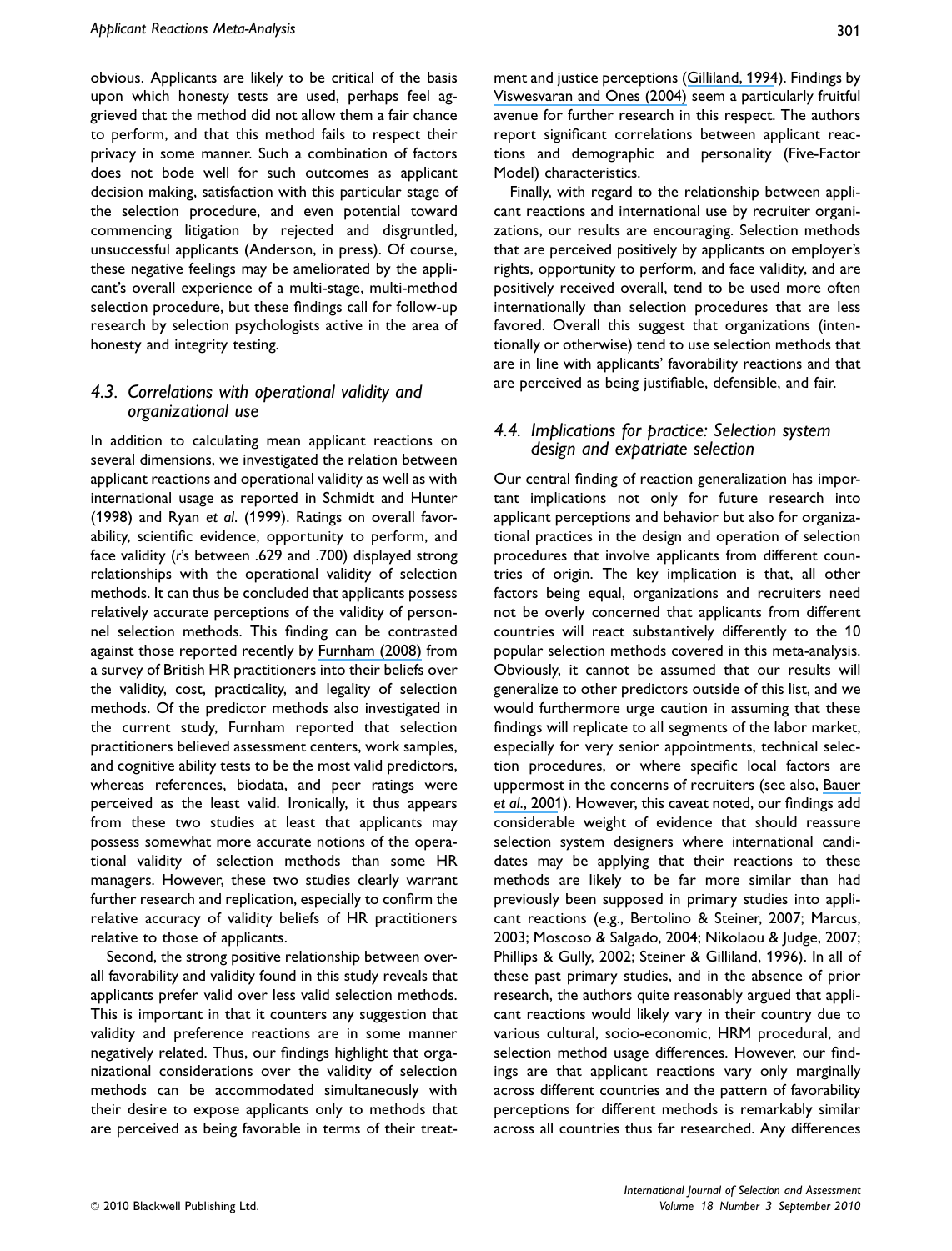that do exist appear to be greater between-method than between-country, but we do acknowledge that there may still be a country-level, situational specific component to applicant reactions above and beyond that of any generalized reaction. Organizational selection system designers should therefore pay greater heed to these betweenmethod differences when deciding upon predictor methods, rather than become unduly concerned that cultural differences will undermine any standardized selection procedures at least in terms purely of applicant reactions. Fortunately, our findings also suggest that the most favorably perceived methods by candidates are also likely to possess greater operational validity for reaching hiring decisions.

## 4.5. Strengths and limitations of the present quantitative integration

The present study has both inherent limitations and strengths. In terms of limitations, first, it is clear that the list of countries now covered by primary studies, although being extensive and having grown rapidly, excludes a large number of other countries globally. Further studies are called for to extend the list of countries we were able to include primary studies from within this quantitative summary to establish whether applicant reactions differ in those countries. Second, the range of samples included in the primary studies coded for this meta-analysis tends to focus upon more junior level, entry-level job roles and student surrogate samples. Although this has been acknowledged elsewhere in the applicant reactions literature (e.g., Phillips & Gully, 2002; [Ryan & Ployhart, 2000;](https://www.researchgate.net/publication/247569997_Applicants) [Truxillo](https://www.researchgate.net/publication/228253937_Effects_of_Explanations_on_Applicant_Reactions_A_Meta-Analytic_Review?el=1_x_8&enrichId=rgreq-7b1d9e1b-cf89-44a1-973a-8d50716e7921&enrichSource=Y292ZXJQYWdlOzIyODI1Mzk2ODtBUzo5ODU5OTkyOTEyMjgzOUAxNDAwNTE5NDYzODcw) et al., 2009), this unavoidable shortcoming needs to be noted here. Third, it is both a limitation and a strength that the present effort focused solely upon applicant reactions and not upon any consequences or outcomes stemming from these reactions. Thus, it was not appropriate to compute corrections for unreliability or restriction of range in any dependent variable in this particular analysis. It was also inappropriate to attempt to correct for unreliability in the attitude scales used in past primary studies to measure applicant reactions.

Having noted these potential limitations, it is reasonable to also briefly highlight some strengths in the present study. First, we were able to include up to 38 separate independent samples from 17 countries globally. This was thus an extensive and robust database upon which to compute meta-analytic and correlational findings. Second, for all of the dimensions other than overall favorability, most primary studies included were based upon the Steiner and Gilliland (1996) measure, thereby reducing concerns over uncontrollable method variance in this meta-analytic effort for at least this dimension of overall favorability. Finally, we were able to correlate these findings against independent, published studies into operational validity of selection predictors and surveys of their use internationally; the first time this has been done to the knowledge of the present authors.

# 5. Conclusion

As the first meta-analysis to the knowledge of the authors to have examined applicant reactions internationally, our findings present an important step forward in the applicant perspective literature in selection. Our sample of 38 independent samples drawn from 17 divergent countries internationally permits some definitive conclusions to be drawn regarding the competing hypotheses of reaction generalization versus situational specificity in connection with applicant reactions to popular selection methods widely used for employee selection. Counter to previous suggestions which were quite prominent in the literature that applicant reactions would likely vary considerably between countries, our findings suggest that in fact applicant reactions are likely to be far more similar across countries than was previously thought. Rather, inherent aspects of predictor methods are likely to generate applicant reactions regardless of the country in question in which they are being used by recruiting organizations. Fortunately, these generalizable favorability reactions are in line with other findings into selection method validity and international usage by recruiter organizations. Obviously, further research is called for to investigate specific moderator conditions within countries and within specific selection scenarios where applicant reactions may vary in response to unique conditions and circumstances. However, our findings give initial reassurance that applicant preference perceptions of favorability and organizational concerns over validity for employment decision making may tend towards being synonymous. Thus, in quantitatively summarizing the extant body of applicant reactions studies internationally, and by correlating our findings with other published findings over predictor method validity and popularity of use globally, these findings permit the field of applicant perspective research to move forward substantially by establishing reaction generalization to selection methods and thus to open up new avenues for necessary future research into applicant preferences and perceptions.

# Acknowledgements

The contribution by Jesús Salgado was partially supported by Grant EDU2008-03592 from Ministerio de Ciencia e Innovación (Spain). The contribution of Ute Hülsheger was partially supported by a grant from the German Academic Exchange Service (DAAD; D/05/45773). We thank Martin Schweinsberg for his help in coding the studies.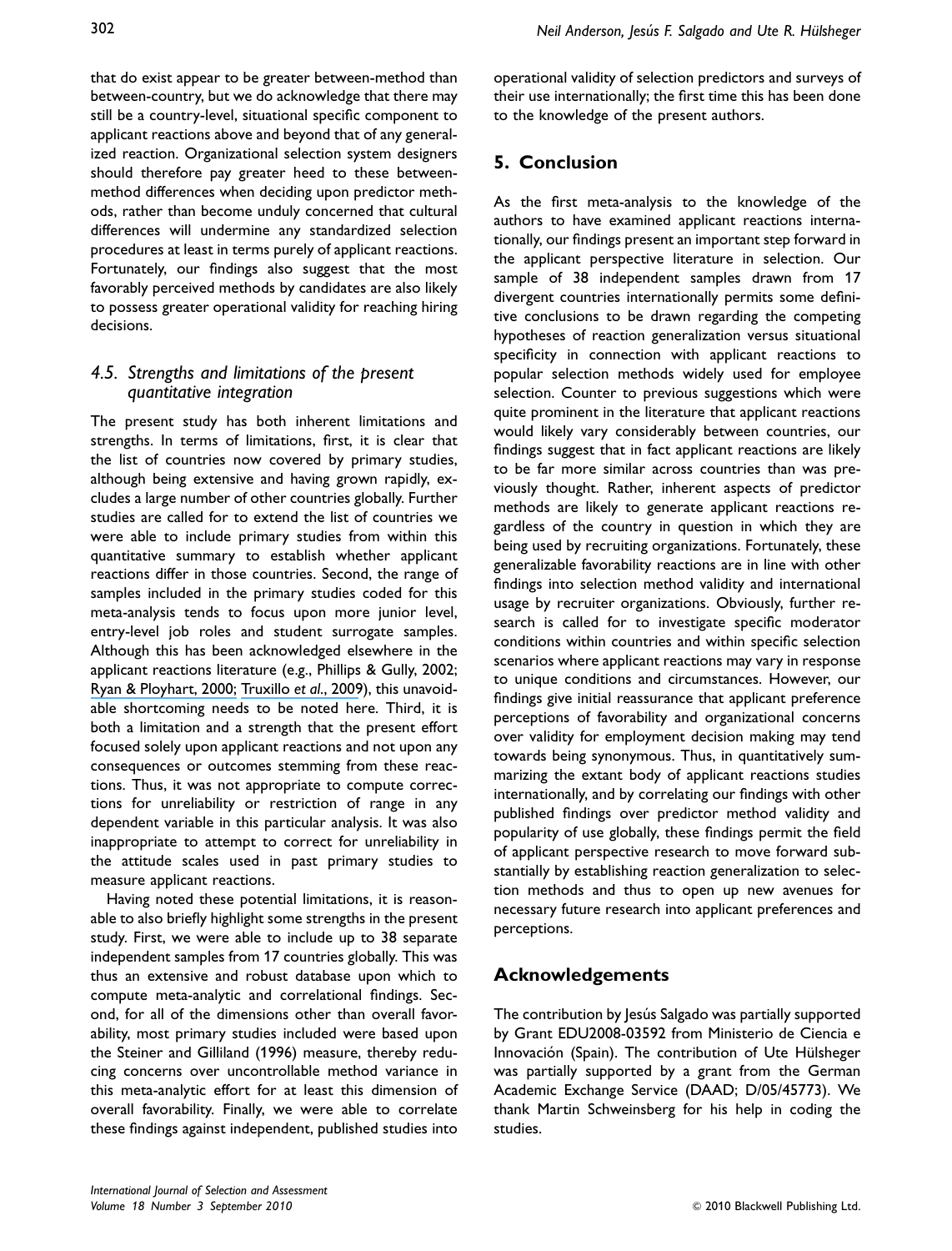# **References**

\* References marked with an asterisk are included in the meta-analysis.

- [Anderson, N. \(2004\). Editorial the dark side of the moon:](https://www.researchgate.net/publication/228254195_Editorial_-_The_Dark_Side_of_the_Moon_Applicant_Perspectives_Negative_Psychological_Effects_NPEs_and_Candidate_Decision_Making_in_Selection?el=1_x_8&enrichId=rgreq-7b1d9e1b-cf89-44a1-973a-8d50716e7921&enrichSource=Y292ZXJQYWdlOzIyODI1Mzk2ODtBUzo5ODU5OTkyOTEyMjgzOUAxNDAwNTE5NDYzODcw) [Applicant perspectives, negative psychological effects \(NPEs\),](https://www.researchgate.net/publication/228254195_Editorial_-_The_Dark_Side_of_the_Moon_Applicant_Perspectives_Negative_Psychological_Effects_NPEs_and_Candidate_Decision_Making_in_Selection?el=1_x_8&enrichId=rgreq-7b1d9e1b-cf89-44a1-973a-8d50716e7921&enrichSource=Y292ZXJQYWdlOzIyODI1Mzk2ODtBUzo5ODU5OTkyOTEyMjgzOUAxNDAwNTE5NDYzODcw) [and candidate decision making in selection.](https://www.researchgate.net/publication/228254195_Editorial_-_The_Dark_Side_of_the_Moon_Applicant_Perspectives_Negative_Psychological_Effects_NPEs_and_Candidate_Decision_Making_in_Selection?el=1_x_8&enrichId=rgreq-7b1d9e1b-cf89-44a1-973a-8d50716e7921&enrichSource=Y292ZXJQYWdlOzIyODI1Mzk2ODtBUzo5ODU5OTkyOTEyMjgzOUAxNDAwNTE5NDYzODcw) International [Journal of Selection and Assessment](https://www.researchgate.net/publication/228254195_Editorial_-_The_Dark_Side_of_the_Moon_Applicant_Perspectives_Negative_Psychological_Effects_NPEs_and_Candidate_Decision_Making_in_Selection?el=1_x_8&enrichId=rgreq-7b1d9e1b-cf89-44a1-973a-8d50716e7921&enrichSource=Y292ZXJQYWdlOzIyODI1Mzk2ODtBUzo5ODU5OTkyOTEyMjgzOUAxNDAwNTE5NDYzODcw), 12, 1–8.
- Anderson, N. (in press). Perceived job discrimination (PJD): Toward a model of applicant propensity to case initiation in selection. International Journal of Selection and Assessment.
- [Anderson, N., Born, M. and Cunningham-Snell, N. \(2001\).](https://www.researchgate.net/publication/232430958_Recruitment_and_selection_Applicant_perspectives_and_outcomes?el=1_x_8&enrichId=rgreq-7b1d9e1b-cf89-44a1-973a-8d50716e7921&enrichSource=Y292ZXJQYWdlOzIyODI1Mzk2ODtBUzo5ODU5OTkyOTEyMjgzOUAxNDAwNTE5NDYzODcw) [Recruitment and selection: Applicant perspectives and out](https://www.researchgate.net/publication/232430958_Recruitment_and_selection_Applicant_perspectives_and_outcomes?el=1_x_8&enrichId=rgreq-7b1d9e1b-cf89-44a1-973a-8d50716e7921&enrichSource=Y292ZXJQYWdlOzIyODI1Mzk2ODtBUzo5ODU5OTkyOTEyMjgzOUAxNDAwNTE5NDYzODcw)[comes. In Anderson, N., Ones, D.S., Sinangil, H.K. and](https://www.researchgate.net/publication/232430958_Recruitment_and_selection_Applicant_perspectives_and_outcomes?el=1_x_8&enrichId=rgreq-7b1d9e1b-cf89-44a1-973a-8d50716e7921&enrichSource=Y292ZXJQYWdlOzIyODI1Mzk2ODtBUzo5ODU5OTkyOTEyMjgzOUAxNDAwNTE5NDYzODcw) Viswesvaran, C. (Eds.), [Handbook of industrial, work and](https://www.researchgate.net/publication/232430958_Recruitment_and_selection_Applicant_perspectives_and_outcomes?el=1_x_8&enrichId=rgreq-7b1d9e1b-cf89-44a1-973a-8d50716e7921&enrichSource=Y292ZXJQYWdlOzIyODI1Mzk2ODtBUzo5ODU5OTkyOTEyMjgzOUAxNDAwNTE5NDYzODcw) organizational psychology (Vol. 1[, pp. 200–218\). London, UK:](https://www.researchgate.net/publication/232430958_Recruitment_and_selection_Applicant_perspectives_and_outcomes?el=1_x_8&enrichId=rgreq-7b1d9e1b-cf89-44a1-973a-8d50716e7921&enrichSource=Y292ZXJQYWdlOzIyODI1Mzk2ODtBUzo5ODU5OTkyOTEyMjgzOUAxNDAwNTE5NDYzODcw) [Sage Publications Ltd.](https://www.researchgate.net/publication/232430958_Recruitment_and_selection_Applicant_perspectives_and_outcomes?el=1_x_8&enrichId=rgreq-7b1d9e1b-cf89-44a1-973a-8d50716e7921&enrichSource=Y292ZXJQYWdlOzIyODI1Mzk2ODtBUzo5ODU5OTkyOTEyMjgzOUAxNDAwNTE5NDYzODcw)
- \*Anderson, N. and Witvliet, C. (2008). Fairness reactions to personnel selection methods: An international comparison between the Netherlands, the United States, France, Spain, Portugal, and Singapore. International Journal of Selection and Assessment, 16, 1–13.
- \*Bauer, T.N., Maertz, C.P., Dolen, M.R. and Campion, M.A. (1998). Longitudinal assessment of applicant reactions to employment testing and test outcome feedback. Journal of Applied Psychology, 83, 892–903.
- [Bauer, T.N., Truxillo, D.M, Sanchez, R.J., Craig, J.M., Ferrarra, P.](https://www.researchgate.net/publication/294687158_Applicant_reactions_to_selection_Development_of_the_selection_procedural_scale_SPJS?el=1_x_8&enrichId=rgreq-7b1d9e1b-cf89-44a1-973a-8d50716e7921&enrichSource=Y292ZXJQYWdlOzIyODI1Mzk2ODtBUzo5ODU5OTkyOTEyMjgzOUAxNDAwNTE5NDYzODcw) [and Compion, M.A. \(2001\). Applicant reactions to selection:](https://www.researchgate.net/publication/294687158_Applicant_reactions_to_selection_Development_of_the_selection_procedural_scale_SPJS?el=1_x_8&enrichId=rgreq-7b1d9e1b-cf89-44a1-973a-8d50716e7921&enrichSource=Y292ZXJQYWdlOzIyODI1Mzk2ODtBUzo5ODU5OTkyOTEyMjgzOUAxNDAwNTE5NDYzODcw) [Development of the Selection Procedural Justice Scale \(SPJS\).](https://www.researchgate.net/publication/294687158_Applicant_reactions_to_selection_Development_of_the_selection_procedural_scale_SPJS?el=1_x_8&enrichId=rgreq-7b1d9e1b-cf89-44a1-973a-8d50716e7921&enrichSource=Y292ZXJQYWdlOzIyODI1Mzk2ODtBUzo5ODU5OTkyOTEyMjgzOUAxNDAwNTE5NDYzODcw) [Personnel Psychology](https://www.researchgate.net/publication/294687158_Applicant_reactions_to_selection_Development_of_the_selection_procedural_scale_SPJS?el=1_x_8&enrichId=rgreq-7b1d9e1b-cf89-44a1-973a-8d50716e7921&enrichSource=Y292ZXJQYWdlOzIyODI1Mzk2ODtBUzo5ODU5OTkyOTEyMjgzOUAxNDAwNTE5NDYzODcw), 54, 387–419.
- \*Bertolino, M. and Steiner, D.D. (2007). Fairness reactions to selection methods: An Italian study. International Journal of Selection and Assessment, 15, 107–205.
- \*Bilgic¸, R. and Acarlar, G. (2010). Fairness perceptions of selection instruments used in Turkey. Paper presented at the XII Congress of Turkish Psychological Association, Istanbul, Turkey.
- [Chan, D. and Schmitt, N. \(2004\). An agenda for future research](https://www.researchgate.net/publication/228254185_An_Agenda_for_Future_Research_on_Applicant_Reactions_to_Selection_Procedures_A_Construct-Oriented_Approach?el=1_x_8&enrichId=rgreq-7b1d9e1b-cf89-44a1-973a-8d50716e7921&enrichSource=Y292ZXJQYWdlOzIyODI1Mzk2ODtBUzo5ODU5OTkyOTEyMjgzOUAxNDAwNTE5NDYzODcw) [on applicant reactions to selection procedures: A construct](https://www.researchgate.net/publication/228254185_An_Agenda_for_Future_Research_on_Applicant_Reactions_to_Selection_Procedures_A_Construct-Oriented_Approach?el=1_x_8&enrichId=rgreq-7b1d9e1b-cf89-44a1-973a-8d50716e7921&enrichSource=Y292ZXJQYWdlOzIyODI1Mzk2ODtBUzo5ODU5OTkyOTEyMjgzOUAxNDAwNTE5NDYzODcw)oriented approach. [International Journal of Selection and Assess](https://www.researchgate.net/publication/228254185_An_Agenda_for_Future_Research_on_Applicant_Reactions_to_Selection_Procedures_A_Construct-Oriented_Approach?el=1_x_8&enrichId=rgreq-7b1d9e1b-cf89-44a1-973a-8d50716e7921&enrichSource=Y292ZXJQYWdlOzIyODI1Mzk2ODtBUzo5ODU5OTkyOTEyMjgzOUAxNDAwNTE5NDYzODcw)ment, 12[, 9–23.](https://www.researchgate.net/publication/228254185_An_Agenda_for_Future_Research_on_Applicant_Reactions_to_Selection_Procedures_A_Construct-Oriented_Approach?el=1_x_8&enrichId=rgreq-7b1d9e1b-cf89-44a1-973a-8d50716e7921&enrichSource=Y292ZXJQYWdlOzIyODI1Mzk2ODtBUzo5ODU5OTkyOTEyMjgzOUAxNDAwNTE5NDYzODcw)
- \*Chan, D., Schmitt, N., Jennings, D., Clause, C.S. and Delbridge, K. (1998). Applicant perceptions of test fairness: Integrating justice and self-Serving bias perspectives. International Journal of Selection and Assessment, 6, 232–239.
- \*De Jong, A.V.D. (2000). Black and white employees' fairness perceptions of personnel selection techniques. South African Journal of Psychology, 30, 17–24.
- [De Jong, A.V.D. and Visser, D. \(1999\).](https://www.researchgate.net/publication/258184959_Black_and_White_Employees) Black and white employees' [fairness perceptions of personnel selection techniques](https://www.researchgate.net/publication/258184959_Black_and_White_Employees). Unpub[lished manuscript.](https://www.researchgate.net/publication/258184959_Black_and_White_Employees)
- [Furnham, A. \(2008\). HR professionals beliefs about, and knowl](https://www.researchgate.net/publication/227665397_HR_Professionals)[edge of, assessment techniques and psychometric](https://www.researchgate.net/publication/227665397_HR_Professionals) tests. [International Journal of Selection and Assessment](https://www.researchgate.net/publication/227665397_HR_Professionals), 16, [300–305.](https://www.researchgate.net/publication/227665397_HR_Professionals)
- \*Gamliel, E. and Peer E. (2009). Effect of framing on applicants' reactions to personnel selection methods. International Journal of Selection and Assessment, 17, 282–289.
- [Gilliland, S.W. \(1993\). The perceived fairness of selection](https://www.researchgate.net/publication/35305194_The_Perceived_Fairness_of_Selection_Systems_An_Organizational_Justice_Perspective?el=1_x_8&enrichId=rgreq-7b1d9e1b-cf89-44a1-973a-8d50716e7921&enrichSource=Y292ZXJQYWdlOzIyODI1Mzk2ODtBUzo5ODU5OTkyOTEyMjgzOUAxNDAwNTE5NDYzODcw) [systems – an organizational justice perspective.](https://www.researchgate.net/publication/35305194_The_Perceived_Fairness_of_Selection_Systems_An_Organizational_Justice_Perspective?el=1_x_8&enrichId=rgreq-7b1d9e1b-cf89-44a1-973a-8d50716e7921&enrichSource=Y292ZXJQYWdlOzIyODI1Mzk2ODtBUzo5ODU5OTkyOTEyMjgzOUAxNDAwNTE5NDYzODcw) Academy of [Management Review](https://www.researchgate.net/publication/35305194_The_Perceived_Fairness_of_Selection_Systems_An_Organizational_Justice_Perspective?el=1_x_8&enrichId=rgreq-7b1d9e1b-cf89-44a1-973a-8d50716e7921&enrichSource=Y292ZXJQYWdlOzIyODI1Mzk2ODtBUzo5ODU5OTkyOTEyMjgzOUAxNDAwNTE5NDYzODcw), 18, 694–734.
- [Gilliland, S.W. \(1994\). Effects of procedural and distributive](https://www.researchgate.net/publication/228079370_Effects_of_Procedural_Justice_and_Distributive_Justice_on_Reactions_to_a_Selection_System?el=1_x_8&enrichId=rgreq-7b1d9e1b-cf89-44a1-973a-8d50716e7921&enrichSource=Y292ZXJQYWdlOzIyODI1Mzk2ODtBUzo5ODU5OTkyOTEyMjgzOUAxNDAwNTE5NDYzODcw) [justice on reactions to a selection system.](https://www.researchgate.net/publication/228079370_Effects_of_Procedural_Justice_and_Distributive_Justice_on_Reactions_to_a_Selection_System?el=1_x_8&enrichId=rgreq-7b1d9e1b-cf89-44a1-973a-8d50716e7921&enrichSource=Y292ZXJQYWdlOzIyODI1Mzk2ODtBUzo5ODU5OTkyOTEyMjgzOUAxNDAwNTE5NDYzODcw) Journal of Applied Psychology, 79[, 691–701.](https://www.researchgate.net/publication/228079370_Effects_of_Procedural_Justice_and_Distributive_Justice_on_Reactions_to_a_Selection_System?el=1_x_8&enrichId=rgreq-7b1d9e1b-cf89-44a1-973a-8d50716e7921&enrichSource=Y292ZXJQYWdlOzIyODI1Mzk2ODtBUzo5ODU5OTkyOTEyMjgzOUAxNDAwNTE5NDYzODcw)
- [Greenberg, J. \(1990\). Organizational justice: Yesterday, today,](https://www.researchgate.net/publication/247569816_Organizational_Justice_Yesterday_Today_and_Tomorrow?el=1_x_8&enrichId=rgreq-7b1d9e1b-cf89-44a1-973a-8d50716e7921&enrichSource=Y292ZXJQYWdlOzIyODI1Mzk2ODtBUzo5ODU5OTkyOTEyMjgzOUAxNDAwNTE5NDYzODcw) and tomorrow. [Journal of Management](https://www.researchgate.net/publication/247569816_Organizational_Justice_Yesterday_Today_and_Tomorrow?el=1_x_8&enrichId=rgreq-7b1d9e1b-cf89-44a1-973a-8d50716e7921&enrichSource=Y292ZXJQYWdlOzIyODI1Mzk2ODtBUzo5ODU5OTkyOTEyMjgzOUAxNDAwNTE5NDYzODcw), 16, 399–432.
- [Hausknecht, J.P., Day, D.V. and Thomas, S.C. \(2004\). Applicant](https://www.researchgate.net/publication/37150348_Applicant_Reactions_to_Selection_Procedures_An_Updated_Model_and_Meta-Analysis?el=1_x_8&enrichId=rgreq-7b1d9e1b-cf89-44a1-973a-8d50716e7921&enrichSource=Y292ZXJQYWdlOzIyODI1Mzk2ODtBUzo5ODU5OTkyOTEyMjgzOUAxNDAwNTE5NDYzODcw) [reactions to selection procedures: An updated model and](https://www.researchgate.net/publication/37150348_Applicant_Reactions_to_Selection_Procedures_An_Updated_Model_and_Meta-Analysis?el=1_x_8&enrichId=rgreq-7b1d9e1b-cf89-44a1-973a-8d50716e7921&enrichSource=Y292ZXJQYWdlOzIyODI1Mzk2ODtBUzo5ODU5OTkyOTEyMjgzOUAxNDAwNTE5NDYzODcw) meta-analysis. [Personnel Psychology](https://www.researchgate.net/publication/37150348_Applicant_Reactions_to_Selection_Procedures_An_Updated_Model_and_Meta-Analysis?el=1_x_8&enrichId=rgreq-7b1d9e1b-cf89-44a1-973a-8d50716e7921&enrichSource=Y292ZXJQYWdlOzIyODI1Mzk2ODtBUzo5ODU5OTkyOTEyMjgzOUAxNDAwNTE5NDYzODcw), 57, 639–683.
- \*Hayes, T.L., Citera, M., Brady, L.M. and Jenkins, N.M. (1995). Staffing for persons with disabilities: What is 'fair' and 'job related'? Public Personnel Management, 24, 413–427.
- Hülsheger, U.R. and Anderson, N. (2009). Applicant perspec[tives in selection: Going beyond preference reactions.](https://www.researchgate.net/publication/227937034_Applicant_Perspectives_in_Selection_Going_beyond_preference_reactions?el=1_x_8&enrichId=rgreq-7b1d9e1b-cf89-44a1-973a-8d50716e7921&enrichSource=Y292ZXJQYWdlOzIyODI1Mzk2ODtBUzo5ODU5OTkyOTEyMjgzOUAxNDAwNTE5NDYzODcw) [International Journal of Selection and Assessment](https://www.researchgate.net/publication/227937034_Applicant_Perspectives_in_Selection_Going_beyond_preference_reactions?el=1_x_8&enrichId=rgreq-7b1d9e1b-cf89-44a1-973a-8d50716e7921&enrichSource=Y292ZXJQYWdlOzIyODI1Mzk2ODtBUzo5ODU5OTkyOTEyMjgzOUAxNDAwNTE5NDYzODcw), 17, 335– [345.](https://www.researchgate.net/publication/227937034_Applicant_Perspectives_in_Selection_Going_beyond_preference_reactions?el=1_x_8&enrichId=rgreq-7b1d9e1b-cf89-44a1-973a-8d50716e7921&enrichSource=Y292ZXJQYWdlOzIyODI1Mzk2ODtBUzo5ODU5OTkyOTEyMjgzOUAxNDAwNTE5NDYzODcw)
- [Hunter, J.E. and Schmidt, F.L. \(2004\).](https://www.researchgate.net/publication/235726244_Methods_of_Meta-Analysis_Corrected_Error_and_Bias_in_Research_Findings?el=1_x_8&enrichId=rgreq-7b1d9e1b-cf89-44a1-973a-8d50716e7921&enrichSource=Y292ZXJQYWdlOzIyODI1Mzk2ODtBUzo5ODU5OTkyOTEyMjgzOUAxNDAwNTE5NDYzODcw) Methods of meta-analysis. [Correcting error and bias in research findings](https://www.researchgate.net/publication/235726244_Methods_of_Meta-Analysis_Corrected_Error_and_Bias_in_Research_Findings?el=1_x_8&enrichId=rgreq-7b1d9e1b-cf89-44a1-973a-8d50716e7921&enrichSource=Y292ZXJQYWdlOzIyODI1Mzk2ODtBUzo5ODU5OTkyOTEyMjgzOUAxNDAwNTE5NDYzODcw) (2nd ed.). Thou[sand Oaks, CA: Sage Publications.](https://www.researchgate.net/publication/235726244_Methods_of_Meta-Analysis_Corrected_Error_and_Bias_in_Research_Findings?el=1_x_8&enrichId=rgreq-7b1d9e1b-cf89-44a1-973a-8d50716e7921&enrichSource=Y292ZXJQYWdlOzIyODI1Mzk2ODtBUzo5ODU5OTkyOTEyMjgzOUAxNDAwNTE5NDYzODcw)
- Imus, A.L. and Ryan, A.M. (2005). Relevance and rigor in research on the applicant's perspective: In pursuit of pragmatic science. In Evers, A., Anderson, N. and Voskuijl, O. (Eds.), The Blackwell handbook of selection (pp. 291–230). Oxford, UK: Blackwell.
- \*Ispas, D., Ilie, A., Iliescu, D., Johnson, R.E. and Harris, M.M. (2010). Fairness reactions to selection methods: A Romanian study. International Journal of Selection and Assessment, 18, 102– 110.
- \*Jónsdóttir, J.H. and Hafsteinson, L.G. (2008). Sanngirni átta aðferða sem notaðar eru við starfsmannaval: Viðbrögð Íslendinga [Fairness reactions to personnel selection methods in Iceland]. Sálfræðiritð [Journal of Psychology], 13, 109-125.
- \*Kohn, L.S. and Dipboye, R.L. (1998). The effects of interview structure on recruiting outcomes. Journal of Applied Social Psychology, 28, 821–843.
- \*Lievens, F., De Corte, W. and Brysse, K. (2003). Applicant perceptions of selection procedures: The role of selection information, belief in tests, and comparative anxiety. International Journal of Selection and Assessment, 11, 67–77.
- \*Macan, T.H., Avedon, M.J., Paese, M. and Smith D.E. (1994). The effects applicants reactions to cognitive-ability tests and an assessment center. Personnel Psychology, 47, 715–738.
- Marcus, B. (1999). [Attitudes toward selection methods: A partial](https://www.researchgate.net/publication/229656366_Attitudes_Towards_Personnel_Selection_Methods_A_Partial_Replication_and_Extension_in_a_German_Sample?el=1_x_8&enrichId=rgreq-7b1d9e1b-cf89-44a1-973a-8d50716e7921&enrichSource=Y292ZXJQYWdlOzIyODI1Mzk2ODtBUzo5ODU5OTkyOTEyMjgzOUAxNDAwNTE5NDYzODcw) [replication and extension in a German sample](https://www.researchgate.net/publication/229656366_Attitudes_Towards_Personnel_Selection_Methods_A_Partial_Replication_and_Extension_in_a_German_Sample?el=1_x_8&enrichId=rgreq-7b1d9e1b-cf89-44a1-973a-8d50716e7921&enrichSource=Y292ZXJQYWdlOzIyODI1Mzk2ODtBUzo5ODU5OTkyOTEyMjgzOUAxNDAwNTE5NDYzODcw). Unpublished [manuscript.](https://www.researchgate.net/publication/229656366_Attitudes_Towards_Personnel_Selection_Methods_A_Partial_Replication_and_Extension_in_a_German_Sample?el=1_x_8&enrichId=rgreq-7b1d9e1b-cf89-44a1-973a-8d50716e7921&enrichSource=Y292ZXJQYWdlOzIyODI1Mzk2ODtBUzo5ODU5OTkyOTEyMjgzOUAxNDAwNTE5NDYzODcw)
- \*Marcus, B. (2003). Attitudes towards personnel selection methods: A partial replication and extension in a German sample. Applied Psychology: An International Review, 52, 515-532.
- \*McFarland, L.A. (2003). Warning against faking on a personality test: Effects on applicant reactions and personality test scores. International Journal of Selection and Assessment, 11, 265–276.
- \*Moscoso, S. and Salgado, J.E. (2004). Fairness reactions to personnel selection techniques in Spain and Portugal. International Journal of Selection and Assessment, 12, 187–196.
- \*Nikolaou, I. and Judge, T.A. (2007). Fairness reactions to personnel selection techniques in Greece. International Journal of Selection and Assessment, 15, 206–219.
- \*Phillips, J.M. and Gully S.M. (2002). Fairness reactions to personnel selection techniques in Singapore and the United